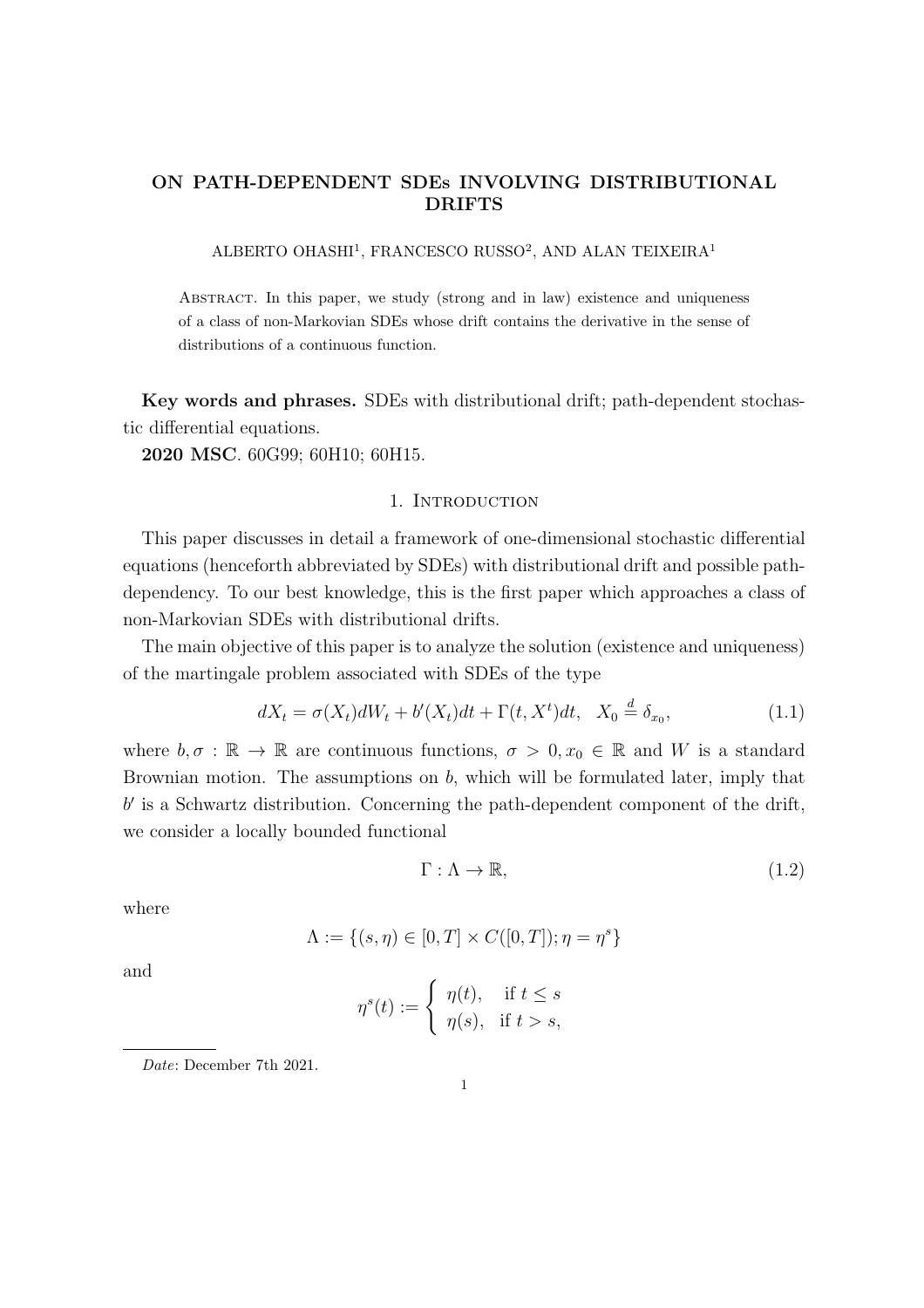and  $C([0,T])$  is the space of real-valued continuous functions on  $[0,T]$ , for a given terminal time  $0 < T < \infty$ . By convention, we extend  $\Gamma$  from  $\Lambda$  to  $[0, T] \times C([0, T])$  by setting (in non-anticipating way)

$$
\Gamma(t,\eta) := \Gamma(t,\eta^t), t \in [0,T], \eta \in C([0,T]).
$$
\n(1.3)

Setting  $\sigma = 1, b = B$ , where B is a two-sided real-valued Brownian motion which is independent from  $W$ ; then  $(1.1)$  reads

$$
dX_t = -\frac{1}{2}\dot{B}(X_t)dt + \Gamma(t, X^t)dt + dW_t.
$$
\n(1.4)

When  $\Gamma = 0$ , (1.4) constitutes the so-called Brox diffusion, see e.g [4, 15, 25] and other references therein. This is a celebrated random environment model. This paper includes the study of  $(1.4)$ , where  $\Gamma$  is a bounded path-dependent functional, which appears to be a non-Markovian variant of Brox diffusion.

Path-dependent SDEs were investigated under several aspects. Under standard Lipschitz regularity conditions on the coefficients, it is known, (see e.g Theorem 11.2 [20, chapter V]) that strong existence and uniqueness hold. In the case the path-dependence takes the form of delayed stochastic equations, one-sided Lipschitz condition ensures strong existence and uniqueness, see e.g [24, 17]. Beyond Lipschitz regularity on the coefficients of the SDE, [14] shows uniqueness in law under structural conditions on an underlying approximating Markov process, where local-time and running maximum dependence are considered. The existence in law for infinite-dimensional SDEs with additive noise on the configuration space with path-dependent drift functionals with sublinear growth is studied by [8]. In all those contributions the drift is a non-anticipative functional. Beyond Brownian motion based driving noises, [6] establishes existence of solutions for some path-dependent differential equation driven by an Hölder process.

The Markovian case  $(\Gamma = 0)$  with distributional drift has been intensively studied over the years. Diffusions in the generalized sense were first considered in the case when the solution is still a semimartingale, beginning with [19]. Later on, many authors considered special cases of SDEs with generalized coefficients. It is difficult to quote them all; in the case when the drift  $b'$  is a measure and the solutions are semimartingales we refer the reader to [3, 9, 21]. We also recall that [10] considered even special cases of non-semimartingales solving stochastic differential equations with generalized drift.

In [12] and [13], the authors studied time-independent one-dimensional SDEs of the form

$$
dX_t = \sigma(X_t)dW_t + b'(X_t)dt, \quad t \in [0, T],
$$
\n(1.5)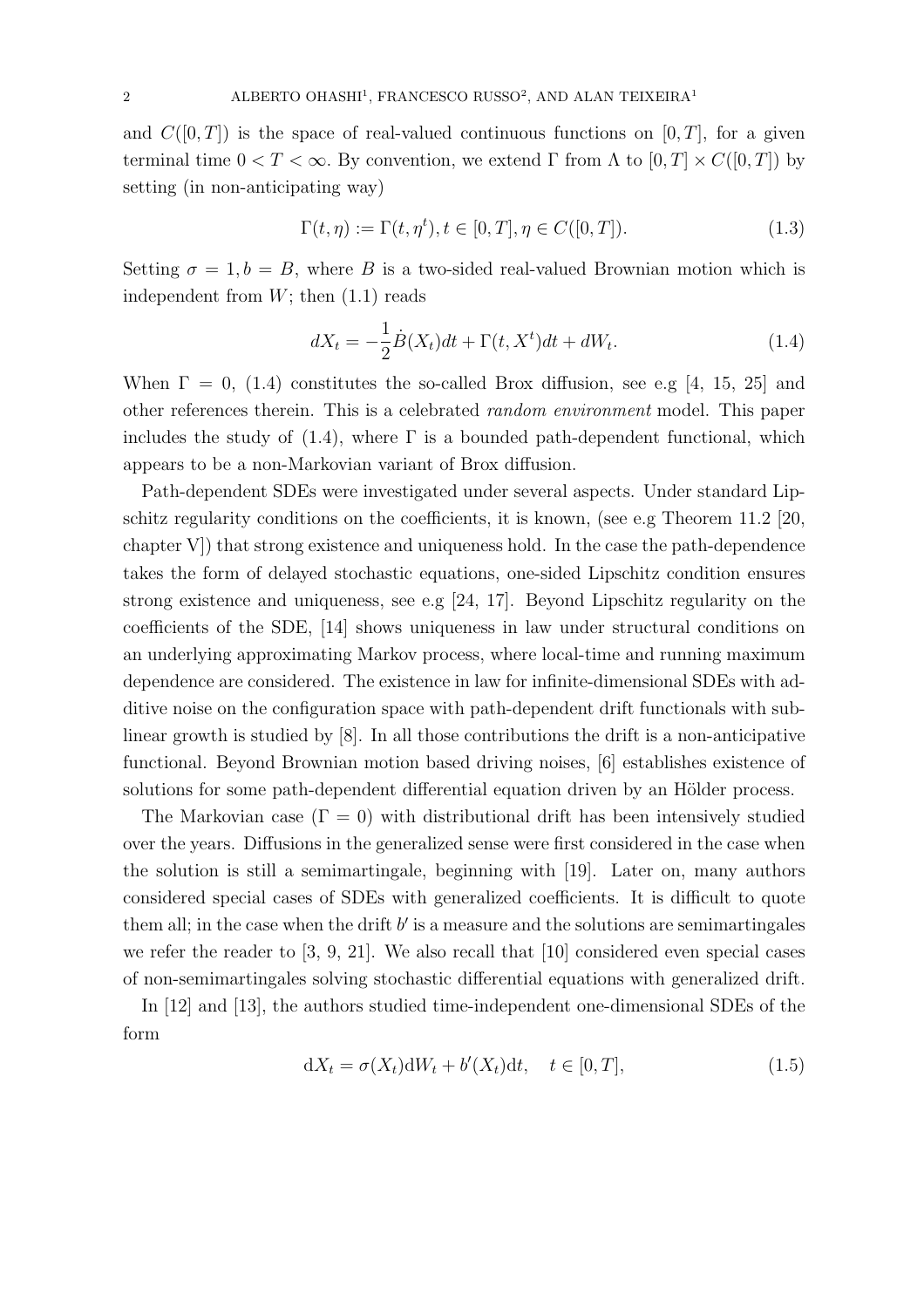whose solutions are possibly non-semimartingale processes, where  $\sigma$  is a strictly positive continuous function and  $b'$  is the derivative of a real-valued continuous function. They presented well-posedness of the martingale problem, Itô's formula under weak conditions, semimartingale characterization and Lyons-Zheng decomposition. The only supplementary assumption was the existence of the function

$$
\Sigma(x) := 2 \int_0^x \frac{b'}{\sigma^2}(y) dy, x \in \mathbb{R}, \tag{1.6}
$$

considered as a suitable limit via regularizations. Those authors considered solutions in law. The SDE (1.5) was also investigated by [1], where the authors provided a wellstated framework when  $\sigma$  and  $b$  are  $\gamma$ -Hölder continuous,  $\gamma > \frac{1}{2}$ . In [22], the authors have also shown that in some cases strong solutions exist and pathwise uniqueness holds. More recently, in the time-dependent framework (but still one-dimensional), a significant contribution was done by [7]. As far as the multidimensional case is concerned, some important steps were done in [11] and more recently in [5], when the diffusion matrix is the identity and  $b$  is a time-dependent drift in some proper negative Sobolev space. We also refer to  $[2]$ , where the authors have focused on  $(1.1)$  in the case of a time independent drift b which is a measure of Kato class.

Let us come back to the objective of the present paper in which the path-dependent drift contains the derivative in the sense of distributions of a continuous function b. We remark that in case  $b'$  is a bounded measurable function and  $\Gamma$  is a bounded pathdependent functional, then the problem can be easily treated by applying Girsanov's theorem, see e.g. [16] Proposition 3.6 and 3.10, chapter 5. Here, the combination of a Schwartz distribution  $b'$  with a path-dependent functional  $\Gamma$  requires a new set of ideas. Equation (1.1) will be interpreted as a martingale problem with respect to an operator

$$
\mathcal{L}f := Lf + \Gamma f',
$$

see  $(3.3)$ , where L is the Markovian generator

$$
Lf = \frac{\sigma^2}{2}f'' + b'f',
$$
\n(1.7)

where we stress that  $b'$  is the derivative of some continuous function b. If we denote  $\Sigma$ as in  $(1.6)$ , then the operator L can be written as

$$
Lf = (e^{\Sigma}f')'\frac{e^{-\Sigma}\sigma^2}{2},\tag{1.8}
$$

see [12]. We define a notion of martingale problem related to  $\mathcal L$  (see Definition 3.3) and a notion of strong martingale problem related to  $\mathcal{D}_{\mathcal{L}}$  and a given Brownian motion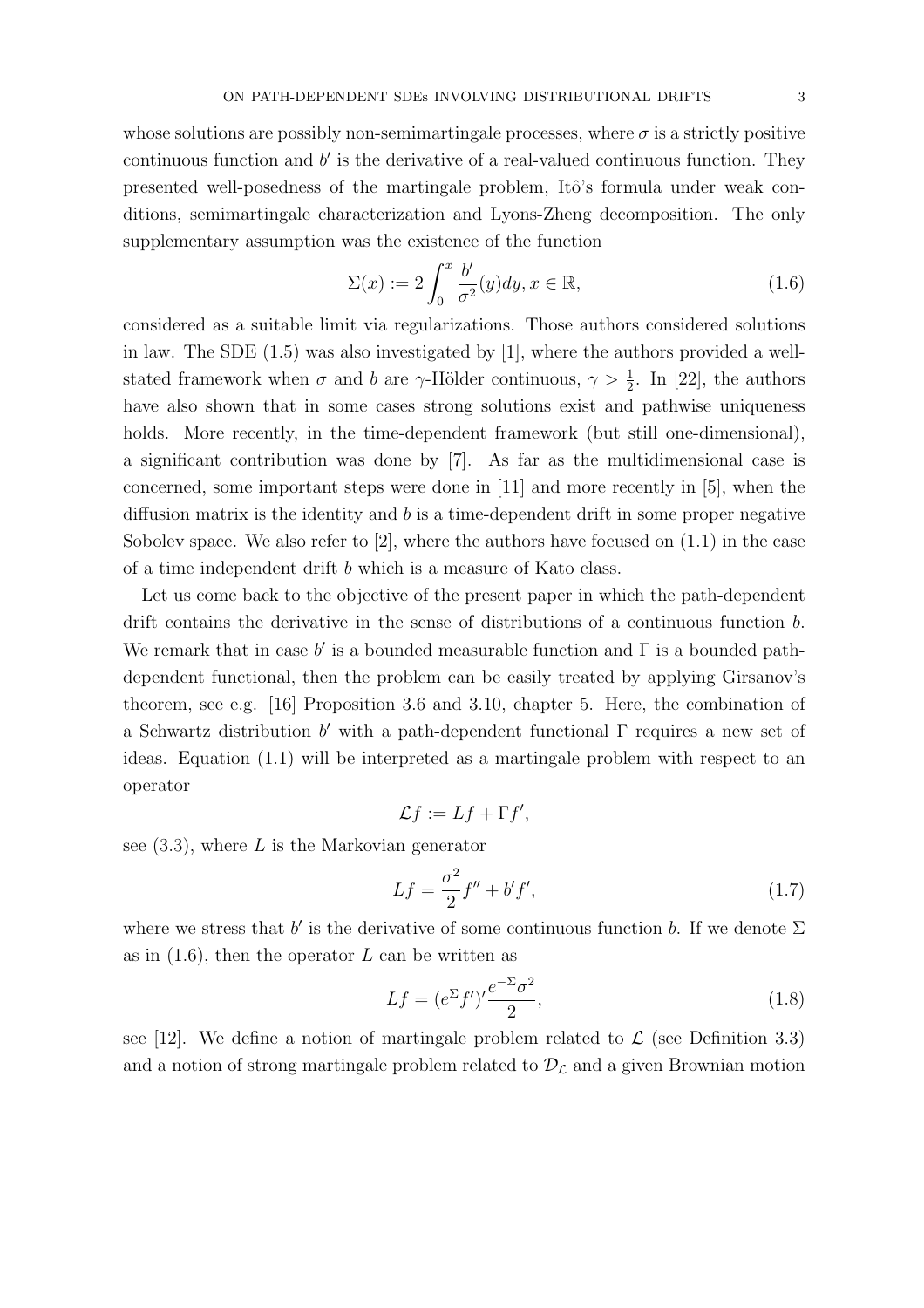W, see Definition 3.4. That definition has to be compared with the notion of strong existence and pathwise uniqueness of an SDE. In this article, the notion of martingale problem extends the usual one by replacing the space  $C<sup>2</sup>$  of twice continuously differentiable real-valued functions with a more suitable set  $\mathcal{D}_{\mathcal{L}}$ . In the Markovian case, the notion of strong martingale problem was introduced in [22]. As anticipated, we will concentrate on the case when  $b$  is continuous, the case of special discontinuous functions is investigated in [18].

The strategy of this paper consists in eliminating the distributional drift of the socalled Zvonkin's transform, see [27]. In this direction, we transform the equation via an L-harmonic function h which exists under the assumption that the function  $(1.6)$  is well-defined. The case with  $\Gamma = 0$  was already implemented in [12] and [13], where the drift in the transformed SDE was null. In our non-Markovian context, the transformed equation is essentially a path-dependent SDE with measurable coefficients. Under some linear growth conditions (see Assumption 4.16), Theorem 4.23 illustrates the existence of the martingale problem related to (1.1). Proposition 4.24 states uniqueness under more restrictive conditions. Consider indeed the example when  $\sigma = 1$  and b' is the derivative (in the sense of distributions) of a bounded continuous function b and  $\Gamma$  is a bounded measurable functional. In this case,  $h = \int_0^{\cdot} e^{-2b(y)} dy$ . Then the study of the well-posedness of the martingale problem is equivalent to the well-posedness of the path-dependent SDE

$$
Y = Y_0 + \int_0^{\cdot} \exp\left(-2b(h^{-1}(Y_s))\,dW_s + \int_0^{\cdot} \Gamma(s, h^{-1}(Y_s))\exp\left(-2b(h^{-1}(Y_s))\,ds.\right) \tag{1.9}
$$

Existence and uniqueness for (1.9) can be established via Girsanov's theorem.

Moreover, Corollary 4.31 establishes well-posedness for the strong martingale problem associated to (1.1). This holds under suitable Lipschitz regularity conditions on the functional Γ, which is related to Γ via  $(4.14)$ , and a specific assumption on the function  $\sigma_0$  defined in Remark 4.9. We suppose that  $\sigma_0$  is bounded, uniformly elliptic and it fulfills a Yamada-Watanabe type condition. One typical example is given when  $\sigma_0$  is  $\gamma$ -Hölder continuous function for  $\frac{1}{2} \leq \gamma \leq 1$ .

Several results of the present paper can be partially extended to the multidimensional case, by using the techniques developed in the Markovian case by [11]. In this direction, the harmonic function h should be replaced by the "mild" solution  $\phi$  of the parabolic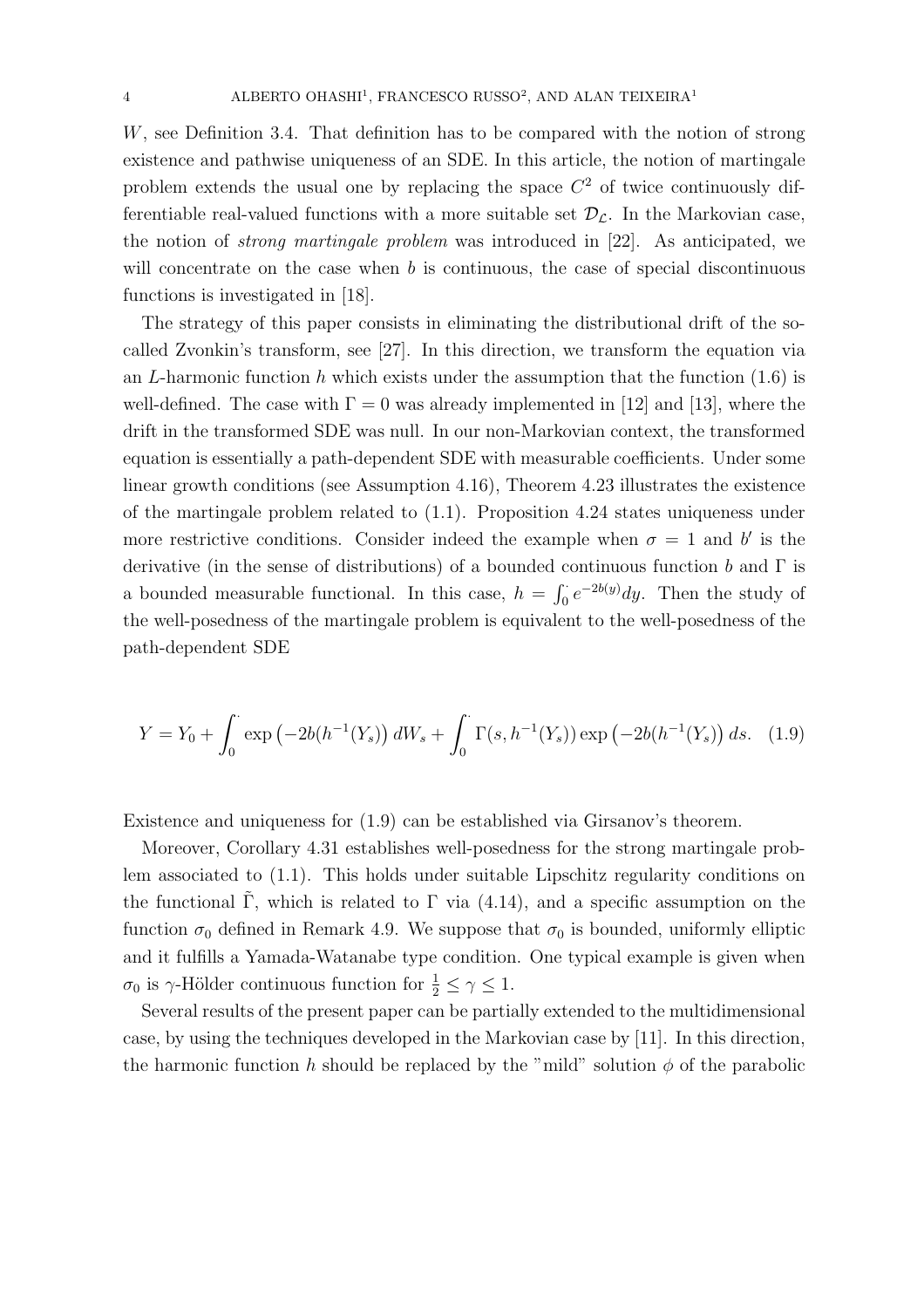Kolmogorov equation

$$
\begin{cases}\n\partial_t \phi + \frac{1}{2} \Delta \phi + b' \nabla \phi = \lambda (\phi - \text{id}), \\
\phi(T, \cdot) = \text{id},\n\end{cases}
$$
\n(1.10)

see Section 3.2 of [11].

## 2. Notations and Preliminaries

### 2.1. General notations.

Let I be an interval of  $\mathbb{R}$ .  $C^k(I)$  is the space of real functions defined on I having continuous derivatives till order  $k$ . Such space is endowed with the uniform convergence topology on compact sets for the functions and all derivatives. Generally,  $I = \mathbb{R}$  or  $[0, T]$  for some fixed positive real T. The space of continuous functions on I will be denoted by  $C(I)$ . Often, if there is no ambiguity  $C^k(\mathbb{R})$  will be simply indicated by  $C^k$ . Given an a.e. bounded real function f,  $|f|_{\infty}$  will denote the essential supremum.

We recall some notions from [12]. For us, all filtrations  $\mathfrak F$  fulfill the usual conditions. When no filtration is specified, we mean the canonical filtration of the underlying process. Otherwise the canonical filtration associated with a process  $X$  is denoted by  $\mathfrak{F}^X$ . An  $\mathfrak{F}$ -Dirichlet process X is the sum of an  $\mathfrak{F}$ -local martingale  $M^X$  with an  $\mathfrak{F}$ adapted zero quadratic variation process  $A^X$ . We will fix by convention that  $A_0^X = 0$  so that the decomposition is unique. A sequence  $(X^n)$  of continuous processes indexed by  $[0, T]$  is said to converge u.c.p. to some process X whenever sup  $t \in [0,T]$  $|X_t^n - X_t|$  converges to zero in probability. Finally the notion of covariation between two general càdlàg processes (whenever it exists) is denoted by  $[X, Y]$  and we set  $[X] = [X, X]$ , see e.g. [23]. If  $[X]$  exists, X is called finite quadratic variation process.

#### Remark 2.1.

- (1) An  $\mathfrak F$ -continuous semimartingale Y is always an  $\mathfrak F$ -Dirichlet process. The A<sup>Y</sup> process coincides with the continuous bounded variation component. Moreover the quadratic variation  $[Y]$  is the usual quadratic variation for semimartingales.
- (2) Any  $\mathfrak{F}\text{-Dirichlet process is a finite quadratic variation process and its quadratic}$ variation is given by  $[X] = [M^X]$ .
- (3) If  $f \in C^1(\mathbb{R})$  and  $X = M^X + A^X$  is an  $\mathfrak{F}\text{-Dirichlet process, then } Y = f(X)$  is again an  $\mathfrak{F}\text{-Dirichlet process}$  and  $[Y] = \int_0^{\cdot} f'(X)^2 d[M^X].$

## 3. Non-Markovian SDE: the function case.

## 3.1. General considerations.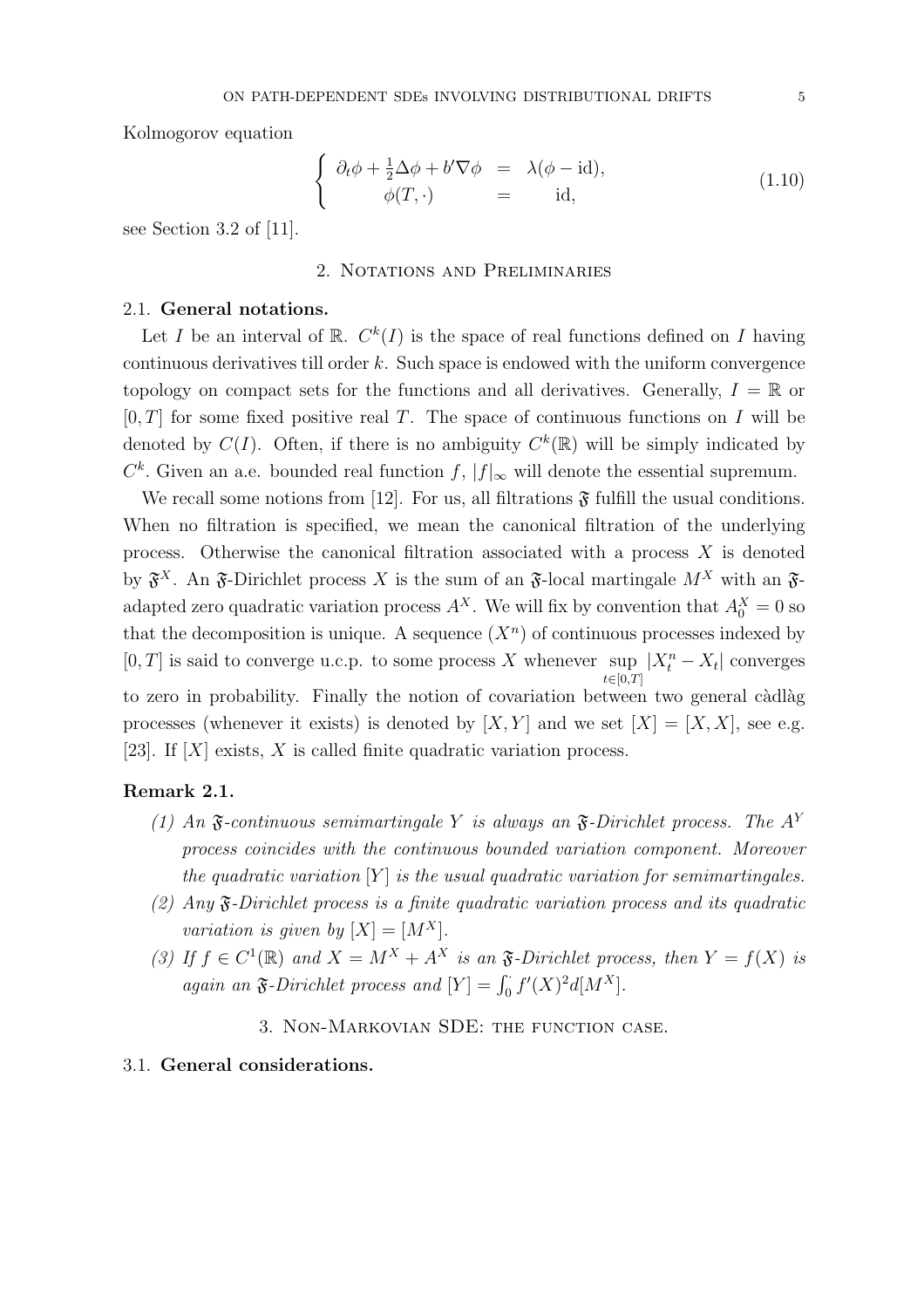As in the case of Markovian SDEs, it is possible to formulate the notions of strong existence, pathwise uniqueness, existence and uniqueness in law for path-dependent SDEs of the type (1.1), see e.g. Section 5. Let us suppose for the moment that  $\sigma, b' : \mathbb{R} \to \mathbb{R}$  are Borel functions. We will consider solutions X of

$$
\begin{cases}\n dX_t = \sigma(X_t)dW_t + b'(X_t)dt + \Gamma(t, X^t)dt \\
 X_0 = \xi,\n\end{cases}
$$
\n(3.1)

for some initial condition  $\xi$ .

The previous equation will be denoted by  $E(\sigma, b', \Gamma; \nu)$  (where  $\nu$  is the law of  $\xi$ ), or simply by  $E(\sigma, b', \Gamma)$  if we omit the initial condition. For simplicity, the initial conditions will always be considered as deterministic. The functional  $\Gamma$  is non-anticipative in the sense of (1.3).

**Definition 3.1.** Let  $\nu$  be the Dirac probability measure on  $\mathbb{R}$  such that  $\nu = \delta_{x_0}, x_0 \in \mathbb{R}$ . A stochastic process X is called **solution** of  $E(\sigma, b', \Gamma; \nu)$  with respect to a probability  $\mathbb{P}$ if there is a Brownian motion  $W$  on some filtered probability space, such that  $X$  solves (3.1) and  $X_0 = x_0$ . We also say that the couple  $(X, \mathbb{P})$  solves  $E(\sigma, b', \Gamma)$  with initial condition distributed according to ν.

Suppose  $\Gamma \equiv 0$ . A very well-known result in [26], Corollary 8.1.7, concerns the equivalence between martingale problems and solution in law of SDEs. Suppose for a moment that  $b'$  is a continuous function. According to [16, chapter 5], a process X and probability  $\mathbb P$  solve the classical martingale problem, if and only if, X is a solution of (1.1). The proof of that result can be easily adapted to the path-dependent case, i.e. when  $\Gamma \neq 0$ . This provides the statement below.

**Proposition 3.2.** A couple  $(X, \mathbb{P})$  is a solution of  $E(\sigma, b', \Gamma)$ , if and only if, under  $\mathbb{P}$ ,

$$
f(X_t) - f(X_0) - \int_0^t Lf(X_s)ds - \int_0^t f'(X_s)\Gamma(s,X^s)ds
$$
 (3.2)

is a local martingale, where  $Lf = \frac{1}{2}$  $\frac{1}{2}\sigma^2 f'' + b' f'$ , for every  $f \in C^2$ .

## 3.2. Comments about the distributional case.

When  $b'$  is a distribution, it is not obvious to introduce the notion of SDE, except in the case when L is close to the divergence form, i.e. when  $Lf = (\sigma^2 f')' + \beta f'$  and  $\beta$  is a Radon measure, see e.g. Proposition 3.1 of [12]. For this reason, we replace the notion of solution in law with the notion of martingale problem. Suppose for a moment that  $L$ is a second order PDE operator with possible generalized coefficients. In general, as it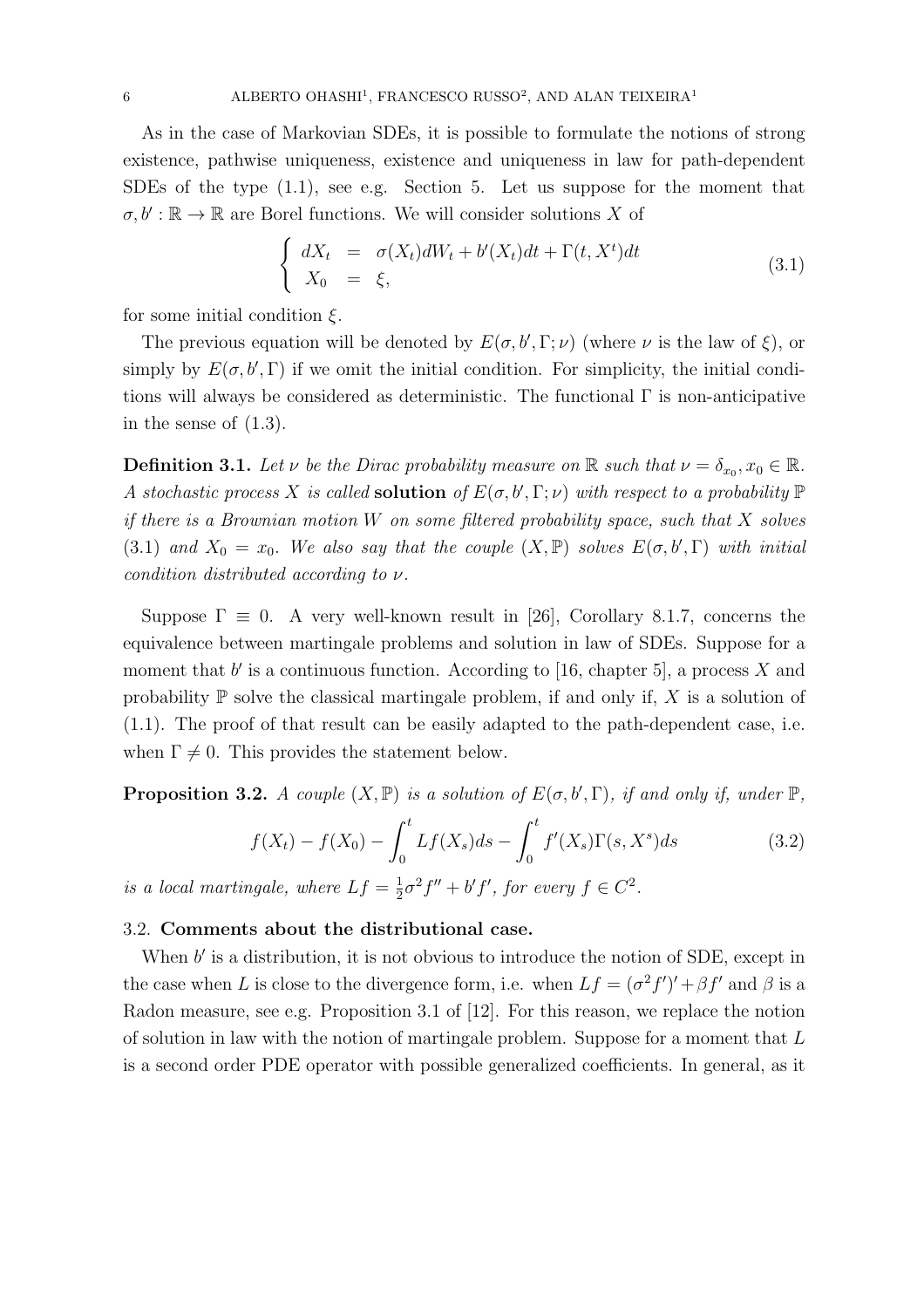is shown in [12],  $C^2$  is not included in the natural domain of operator L and, similarly to [12], we will replace  $C^2$  with some set  $\mathcal{D}_L$ . Suppose that  $L : \mathcal{D}_L \subset C^1(\mathbb{R}) \to C(\mathbb{R})$ . Nevertheless  $\mathcal{D}_L$  is not the domain of L in the sense of the generator of a semigroup.

**Definition 3.3.** (1) We say that a continuous stochastic process X solves (with respect to a probability  $\mathbb P$  on some measurable space  $(\Omega, \mathcal F)$ ) the martingale problem related to

$$
\mathcal{L}f := Lf + \Gamma f',\tag{3.3}
$$

with initial condition  $\nu = \delta_{x_0}, x_0 \in \mathbb{R}$ , with respect to a domain  $\mathcal{D}_L$  if

$$
M_t^f := f(X_t) - f(x_0) - \int_0^t Lf(X_s)ds - \int_0^t f'(X_s)\Gamma(s,X^s)ds,\tag{3.4}
$$

is a P-local martingale for all  $f \in \mathcal{D}_L$ .

We will also say that the couple  $(X, \mathbb{P})$  is a solution of (or  $(X, \mathbb{P})$  solves) the martingale problem with respect to  $\mathcal{D}_L$ .

- $(2)$  If a solution exists, we say that existence holds for the martingale problem above.
- (3) We say that uniqueness holds for the martingale problem above, if any two solutions  $(X^i, \mathbb{P}^i), i = 1, 2$  (on some measurable space  $(\Omega, \mathcal{F})$ ) have the same law.

We remark that in the classical literature of martingale problems, see [26], a solution is a probability on the path space  $C([0, T])$  and X is the canonical process. If  $(X, \mathbb{P})$ is a solution according to our notations, a solution in the classical framework would be the probability law of  $X$  with respect to  $\mathbb{P}$ . We have preferred to conserve our notations in conformity with [12, 13].

In the sequel, when the measurable space  $(\Omega, \mathcal{F})$  is self-explanatory it will be often omitted. As already observed in Proposition 3.2, the notion of martingale problem is (since the works of Stroock and Varadhan [26]) a concept related to solutions of SDEs in law. In the case when b' and  $\sigma$  are continuous functions (see [26]),  $\mathcal{D}_L$  corresponds to the space  $C^2(\mathbb{R})$ , in agreement with Remark 4.6 below.

Below we introduce the analogous notion of strong existence and pathwise uniqueness for our martingale problem.

## Definition 3.4.

(1) Let  $(\Omega, \mathcal{F}, \mathbb{P})$  be a probability space and let  $\mathfrak{F} = (\mathcal{F}_t)$  be the canonical filtration associated with a fixed Brownian motion W. Let  $x_0 \in \mathbb{R}$  be a constant. We say that a continuous  $\mathfrak{F}\text{-}adapted$  real-valued process X such that  $X_0 = x_0$  is a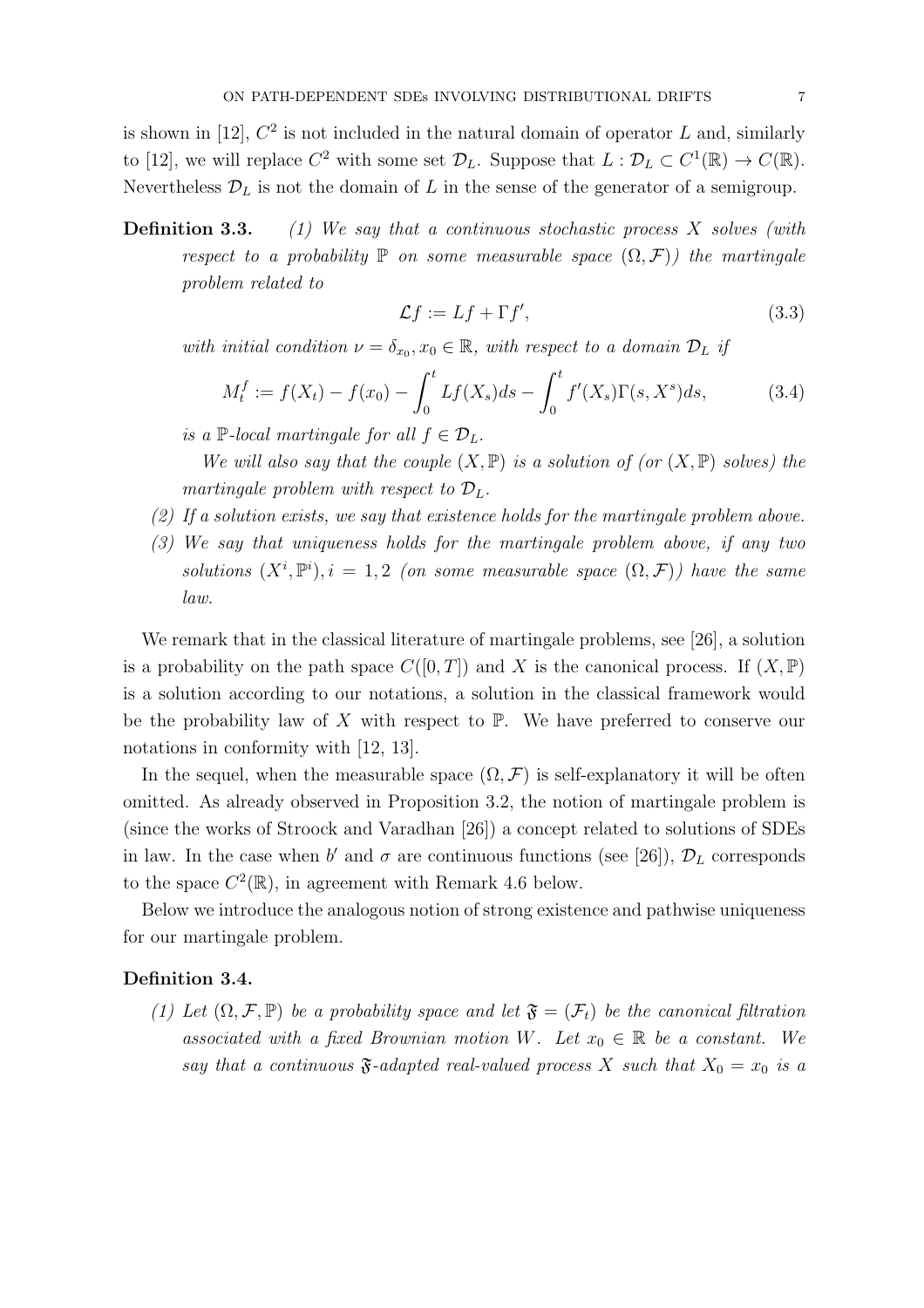solution to the strong martingale problem (related to  $(3.3)$ ), with respect to  $\mathcal{D}_L$  and W (with related filtered probability space), if

$$
f(X_t) - f(x_0) - \int_0^t Lf(X_s)ds - \int_0^t f'(X_s)\Gamma(s,X^s)ds = \int_0^t f'(X_s)\sigma(X_s)dW_s, \quad (3.5)
$$
  
for all  $f \in \mathcal{D}_L$ .

- (2) We say that **strong existence** for the martingale problem related to  $(3.3)$ with respect to  $\mathcal{D}_L$  holds, if for every  $x_0 \in \mathbb{R}$ , given a filtered probability space  $(\Omega, \mathcal{F}, \mathbb{P}, \mathfrak{F})$ , where  $\mathfrak{F} = (\mathcal{F}_t)$  is the canonical filtration associated with a Brownian motion  $W$ , there is a process  $X$  solving the strong martingale problem (related to (3.3)) with respect to  $\mathcal{D}_L$  and W with  $X_0 = x_0$ .
- $(3)$  We say that **pathwise uniqueness** holds for the martingale problem (related to (3.3)) with respect to  $\mathcal{D}_L$ , if given  $(\Omega, \mathcal{F}, \mathbb{P})$ , a Brownian motion W on it, two solutions  $X^i$ ,  $i = 1, 2$ , to the strong martingale problem with respect to  $\mathcal{D}_L$ and W and  $\mathbb{P}[X_0^1 = X_0^2] = 1$ , then  $X^1$  and  $X^2$  are indistinguishable.

#### 4. The case when the drift is the derivative of a continuous function

#### 4.1. The Markovian case.

In this section we recall some basic notations and results from [12] but in a way that simplifies the presentation of our framework. We will also add some useful new elements. Let  $\sigma$  and b be functions in  $C(\mathbb{R})$  with  $\sigma > 0$ . In [12], in view of defining  $\mathcal{D}_L$ and  $L$  in the spirit of  $(1.7)$ , the authors define the function

$$
\Sigma(x) = 2 \lim_{n \to \infty} \int_0^x \frac{b'_n}{\sigma_n^2}(y) dy, \forall x \in \mathbb{R}, \tag{4.1}
$$

where the limit is intended to be in  $C(\mathbb{R})$ , i.e. uniformly on each compact. Here,

$$
\sigma_n^2 := \sigma^2 * \Phi_n, b_n := b * \Phi_n,\tag{4.2}
$$

where  $\Phi_n(x) := n\Phi(nx)$  and  $\Phi \in \mathcal{S}(\mathbb{R})$  (the Schwartz space), with  $\int \Phi(x) dx = 1$ . For concrete examples, one can take either  $\sigma^2$  or b to be locally bounded variation functions, see [12] for other examples and other details. Proposition 2.3, Lemma 2.6 and 2.9 of [12] allow us (equivalently) to define a subspace  $\mathcal{D}_L$  of  $C^1(\mathbb{R})$  on which the definition of  $Lf$  by  $(1.8)$  makes sense.

**Notation 4.1.** (1)  $\mathcal{D}_L$  is the subset of all  $f \in C^1(\mathbb{R})$  for which there exists  $\phi \in C^1$ such that  $f' = \exp(-\Sigma)\phi$ .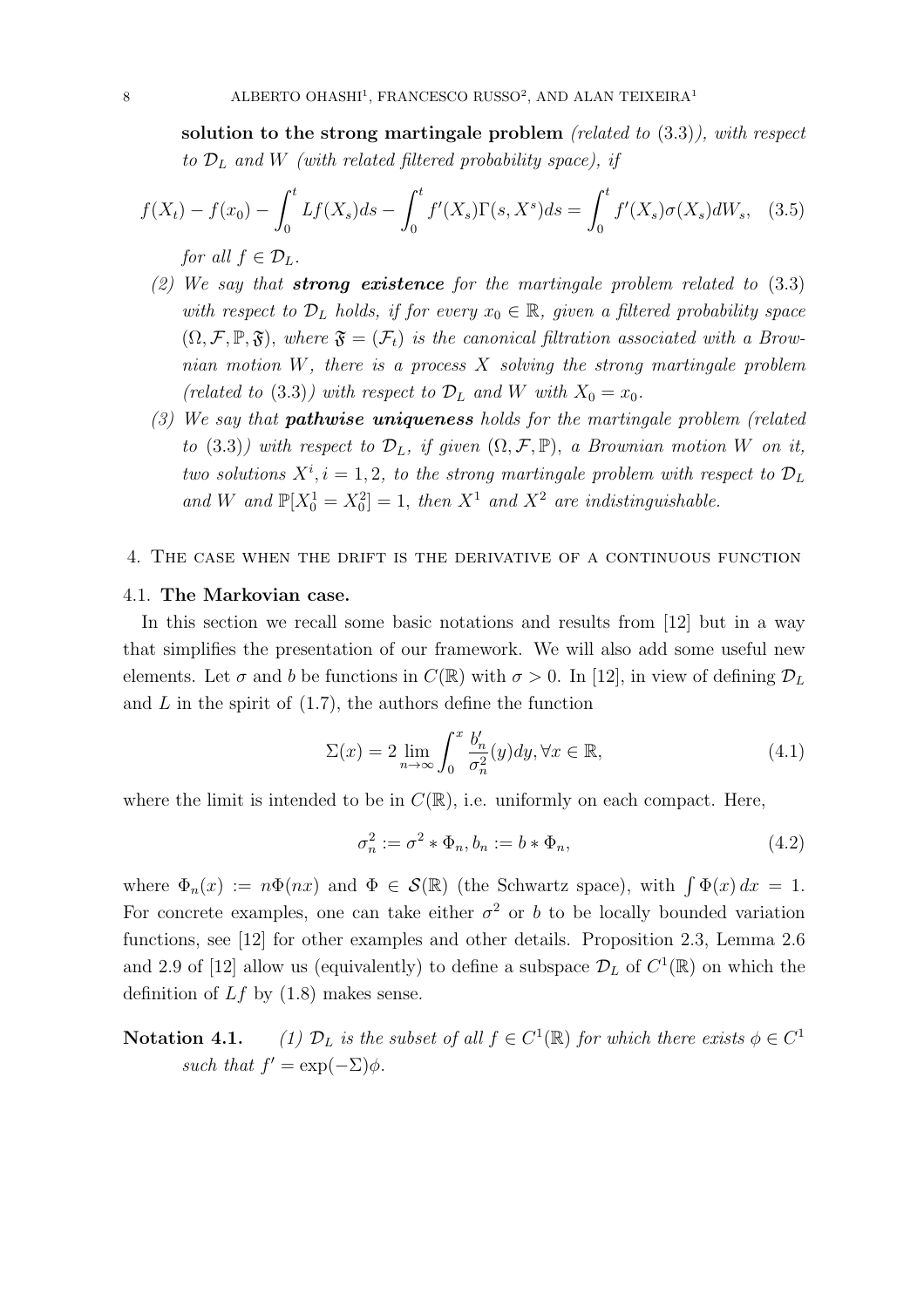(2) If  $f \in \mathcal{D}_L$ , then we set

$$
Lf = \phi' \exp(-\Sigma) \frac{\sigma^2}{2},\tag{4.3}
$$

where  $\phi$  is the function given in item (1) above.

(3) We denote by  $h : \mathbb{R} \to \mathbb{R}$  the function characterized by

$$
h(0) = 0, \quad h' = e^{-\Sigma}.
$$
\n(4.4)

In particular h is an L-harmonic function in the sense that  $Lh = 0$ , as we will see in Proposition 4.3.

**Remark 4.2.** (4.3) in Notation 4.1 corresponds to  $(1.8)$ .

## Proposition 4.3.

(1) If  $f \in \mathcal{D}_L$ , then  $f^2 \in \mathcal{D}_L$  and  $Lf^2 = \sigma^2 f'^2 + 2fLf$ . (2)

$$
Lh = 0, Lh^2 = \sigma^2 h'^2.
$$

Proof.

(1) We observe  $f^2 \in \mathcal{D}_L$  because  $(f^2)' = 2ff' = (2f\phi) \exp(-\Sigma)$ . From Notation 4.1 (1) and the fact that  $\phi_2 := 2f \phi \in C^1$ , we conclude  $f^2 \in \mathcal{D}_L$ . By (4.3),

$$
Lf^2 = \phi_2' \exp(-\Sigma) \frac{\sigma^2}{2} = (f\phi)' \exp(-\Sigma) \sigma^2
$$
  
=  $f'\sigma^2 \exp(-\Sigma)\phi + f\phi' \exp(-\Sigma) \sigma^2 = f'^2 \sigma^2 + 2fLf.$ 

(2) The proof follows by setting  $\phi = 1$ , using item (1) above and Notation 4.1 (1).

 $\Box$ 

We now formulate a standing assumption.

## Assumption 4.4.

- $\Sigma$  given by (4.1) is a well-defined function.
- We suppose the non-explosion condition

$$
\int_{-\infty}^{0} e^{-\Sigma(x)} dx = \int_{0}^{+\infty} e^{-\Sigma(x)} dx = \infty.
$$
 (4.5)

#### Remark 4.5.

(1) Under Assumption 4.4, the L-harmonic function  $h : \mathbb{R} \to \mathbb{R}$  defined in (4.4) is a C 1 -diffeomorphism. In particular h is surjective.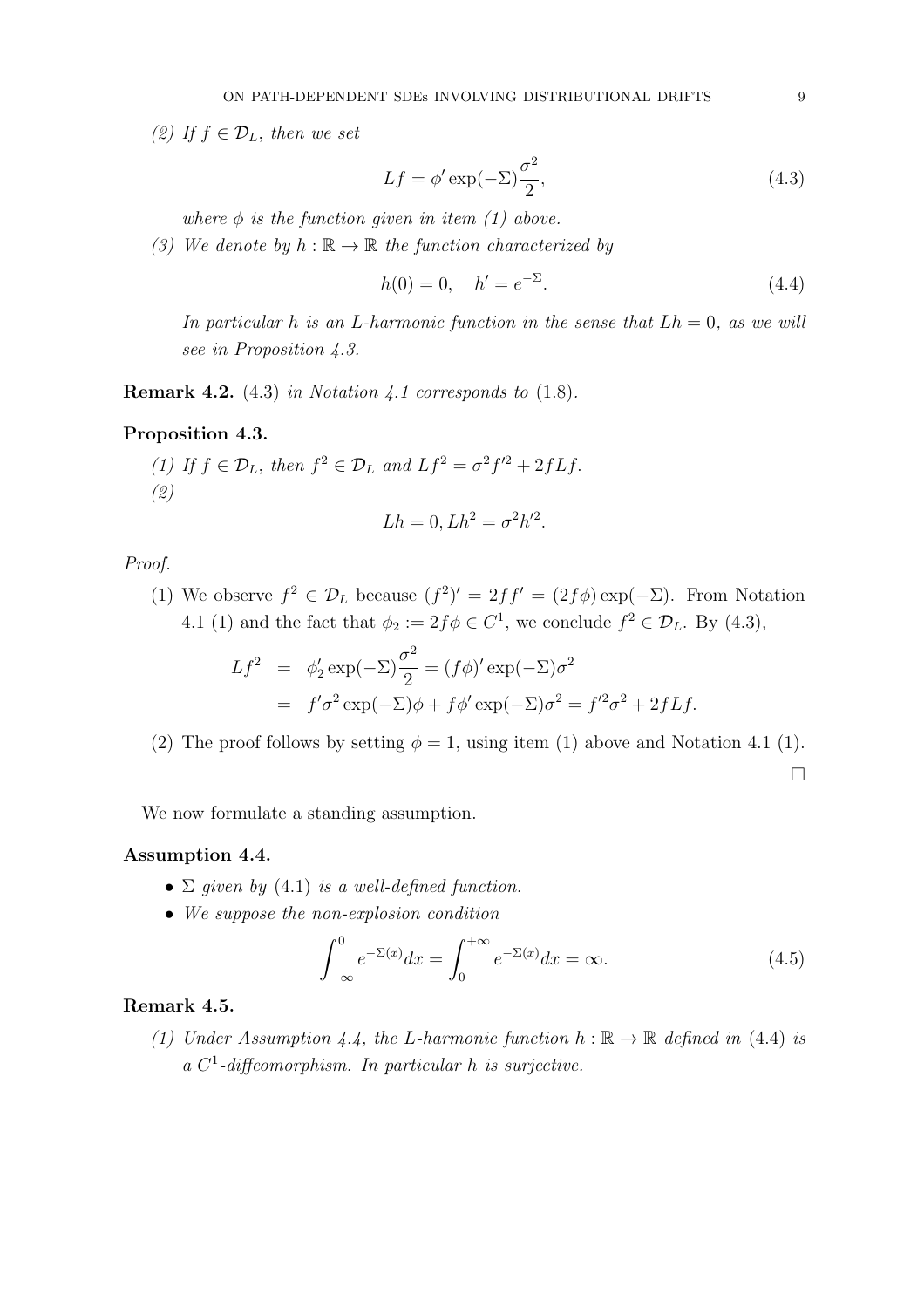(2) It is easy to verify that Assumption 4.4 implies the non-explosion condition  $(3.16)$  in Proposition 3.13 in [12]. In [12], one could allow h not to be surjective.

**Remark 4.6.** When  $\sigma$  and  $b'$  are continuous functions, then  $\mathcal{D}_L = C^2$ . Indeed, in this case,  $\Sigma \in C^1$  and then  $f' = \exp(-\Sigma)\phi \in C^1$ . In particular, Lf corresponds to the classical definition.

**Remark 4.7.** We suppose that Assumption 4.4 is satisfied. Let  $g \in \mathcal{D}_L$  be a fixed diffeomorphism of class  $C^1$  such that  $g' > 0$ . We set

$$
\sigma_0^g := (\sigma g') \circ g^{-1}, \ b^g = ((Lg) \circ g^{-1})
$$
\n(4.6)

and consider

$$
L^gv:=\frac{1}{2}(\sigma_0^g)^2v''+b^gv',v\in\mathcal{D}_{L^g}
$$

and where we define  $\mathcal{D}_{L^g}$  according to Notation 4.1 replacing L with  $L^g$ .

By Remark 4.6, since  $L^g$  has continuous coefficients, then  $\mathcal{D}_{L^g} = C^2$ .

**Proposition 4.8.** We suppose that Assumption 4.4 is satisfied. Let  $g \in \mathcal{D}_L$  be a fixed diffeomorphism of class  $C^1$  such that  $g' > 0$ . Then,  $f \in \mathcal{D}_L$  if and only if  $f \circ g^{-1}$ belongs to  $\mathcal{D}_{Lg}$  and

$$
Lf \circ g^{-1} = L^g(f \circ g^{-1}).
$$

**Proof** (of Proposition 4.8). By Notation 4.1, there exists  $\phi^g \in C^1$  such that

$$
g' = \exp(-\Sigma)\phi^g. \tag{4.7}
$$

Concerning the direct implication, if  $f \in \mathcal{D}_L$ , first we prove that  $f \circ g^{-1} \in \mathcal{D}_{L^g}$ . Again by Notation 4.1 there exists  $\phi^f \in C^1$  such that  $f' = \exp(-\Sigma)\phi^f$ . So,  $(f \circ g^{-1})' =$ f ′  $\frac{f'}{g'} \circ g^{-1} = \frac{\phi^f}{\phi^g}$  $\frac{\varphi}{\phi^g} \circ g^{-1} \in C^1$  because  $g^{-1} \in C^1$  and  $\phi^g > 0$ ; then,  $f \circ g^{-1} \in C^2$ . Note that, by Remark 4.7,  $\mathcal{D}_{L^g} = C^2$  and hence  $f \circ g^{-1} \in \mathcal{D}_{L^g}$ . Moreover, according to Notation 4.1 (2),

$$
(\phi^f)' = \frac{2Lf}{\sigma^2} \exp(\Sigma), \quad (\phi^g)' = \frac{2Lg}{\sigma^2} \exp(\Sigma).
$$

A direct computation gives

$$
(f \circ g^{-1})'' = \left(\frac{\phi^f}{\phi^g} \circ g^{-1}\right)' = \left[\frac{2Lf}{g'^2 \sigma^2} - \frac{2Lgf'}{\sigma^2 g'^3}\right] \circ g^{-1}.
$$

Consequently,

$$
\frac{(\sigma_0^g)^2}{2}(f \circ g^{-1})'' = \left[Lf - \frac{Lgf'}{g'}\right] \circ g^{-1}.
$$
\n(4.8)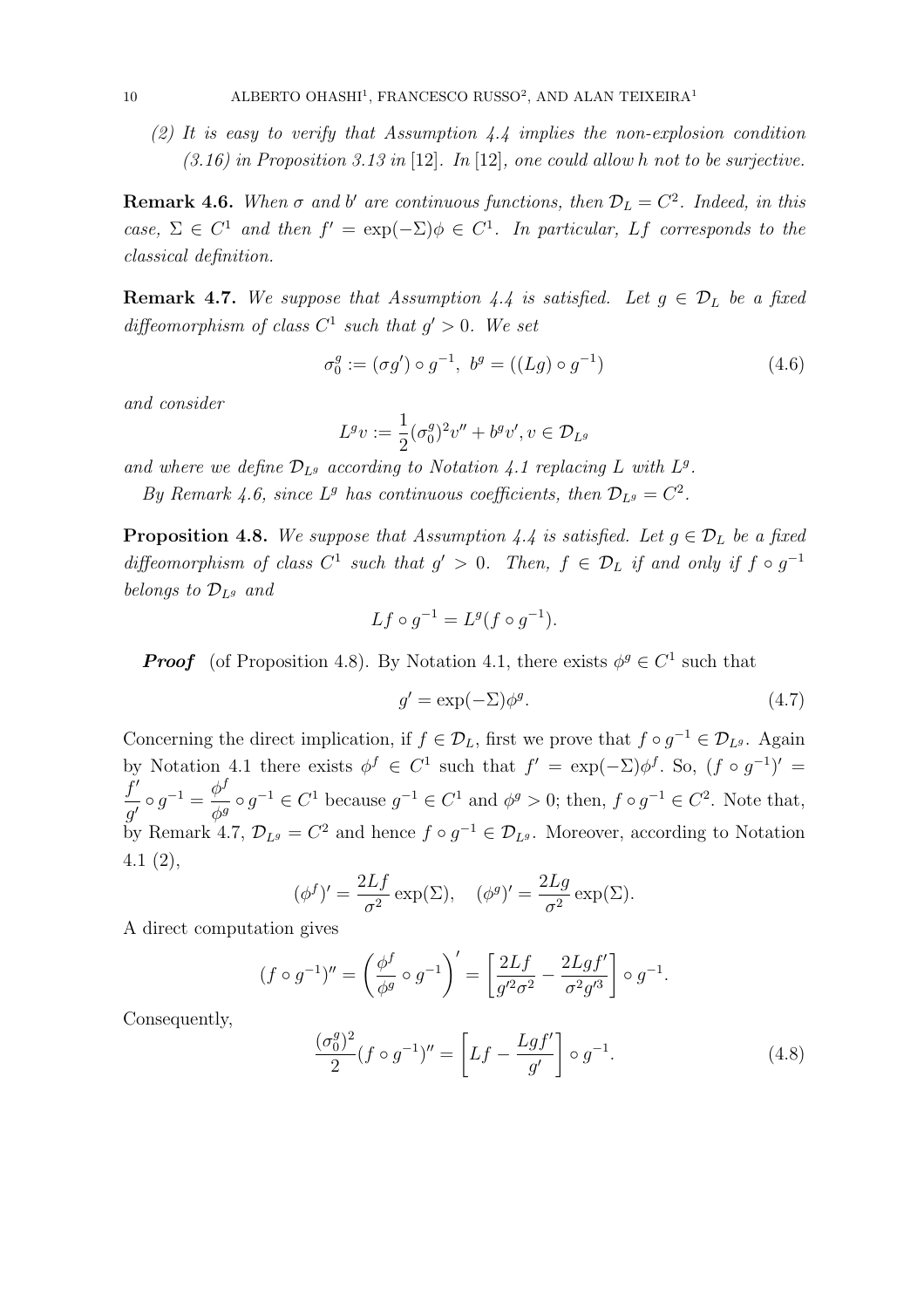By (4.8), 
$$
Lf \circ g^{-1} = \frac{(\sigma_0^g)^2}{2} (f \circ g^{-1})'' + (Lg) \circ g^{-1} (f \circ g^{-1})' = L^g (f \circ g^{-1}).
$$
  
Let us discuss the converse implication. Suppose that  $f \circ g^{-1}$  belongs to

Let us discuss the converse implication. Suppose that  $f \circ g^{-1}$  belongs to  $\mathcal{D}_{L^g} = C^2$ . Again, according to Notation 4.1 (1), we need to show that  $f' \exp(\Sigma) \in C^1$  which is equivalent to showing that  $(f' \exp(\Sigma)) \circ g^{-1}$  belongs to  $C^1$ . If  $\phi^g \in C^1$  is such that  $g' = \exp(-\Sigma) \phi^g$  (see (4.7)) we have

$$
(f' \exp(\Sigma)) \circ g^{-1} = (f' \frac{\phi^g}{g'}) \circ g^{-1} = (f \circ g^{-1})'(\phi^g \circ g^{-1}),
$$

which obviously belongs to  $C^1$ . Therefore  $f \in \mathcal{D}_L$ .

By setting  $h = g$  in Proposition 4.8 we obtain the following.

**Corollary 4.9.** Let h be the function defined by (4.4). Then,  $f \in \mathcal{D}_L$  if, and only if,  $f \circ h^{-1} \in C^2$ . Moreover, by setting  $\varphi = f \circ h^{-1}$  for  $f \in \mathcal{D}_L$ , we have

$$
L(\varphi \circ h) \circ h^{-1} = L^h(\varphi) = \frac{1}{2}\sigma_0^2 \varphi'',
$$

where

$$
\sigma_0 := \sigma_0^h = (\sigma h') \circ h^{-1}.
$$
\n
$$
(4.9)
$$

In [12], the authors also show that the existence and uniqueness of the solution to the martingale problem are conditioned to a non-explosion feature. The proposition below is an easy consequence of Proposition 3.13 in [12], which concerns the well-posedness of the martingale problem with respect to L in the case  $\Gamma = 0$ .

**Proposition 4.10.** Let  $\nu = \delta_{x_0}, x_0 \in \mathbb{R}$  and suppose that Assumption 4.4 holds true. Then, the existence and uniqueness holds for the martingale problem related to  $L$  (i.e. with  $\Gamma = 0$ ) with respect to  $\mathcal{D}_L$  with initial condition  $\nu$ .

**Remark 4.11.** By Proposition 3.2 of [12], if  $\Gamma = 0$  and  $(X, \mathbb{P})$  is a solution of the martingale problem given in Proposition 4.10, then there exists a  $\mathbb{P}$ -Brownian motion W such that  $(3.4)$  equals

$$
\int_0^t (f'\sigma)(X_s)dW_s, t \in [0, T].
$$

#### 4.2. The path-dependent framework.

Let  $\sigma$  and b be functions in  $C(\mathbb{R})$  with  $\sigma > 0$  and  $\Gamma$  as defined in (1.2). Let us suppose again Assumption 4.4 and let h be the function defined in  $(4.4)$ . We recall that  $\sigma_0$  was defined in (4.9).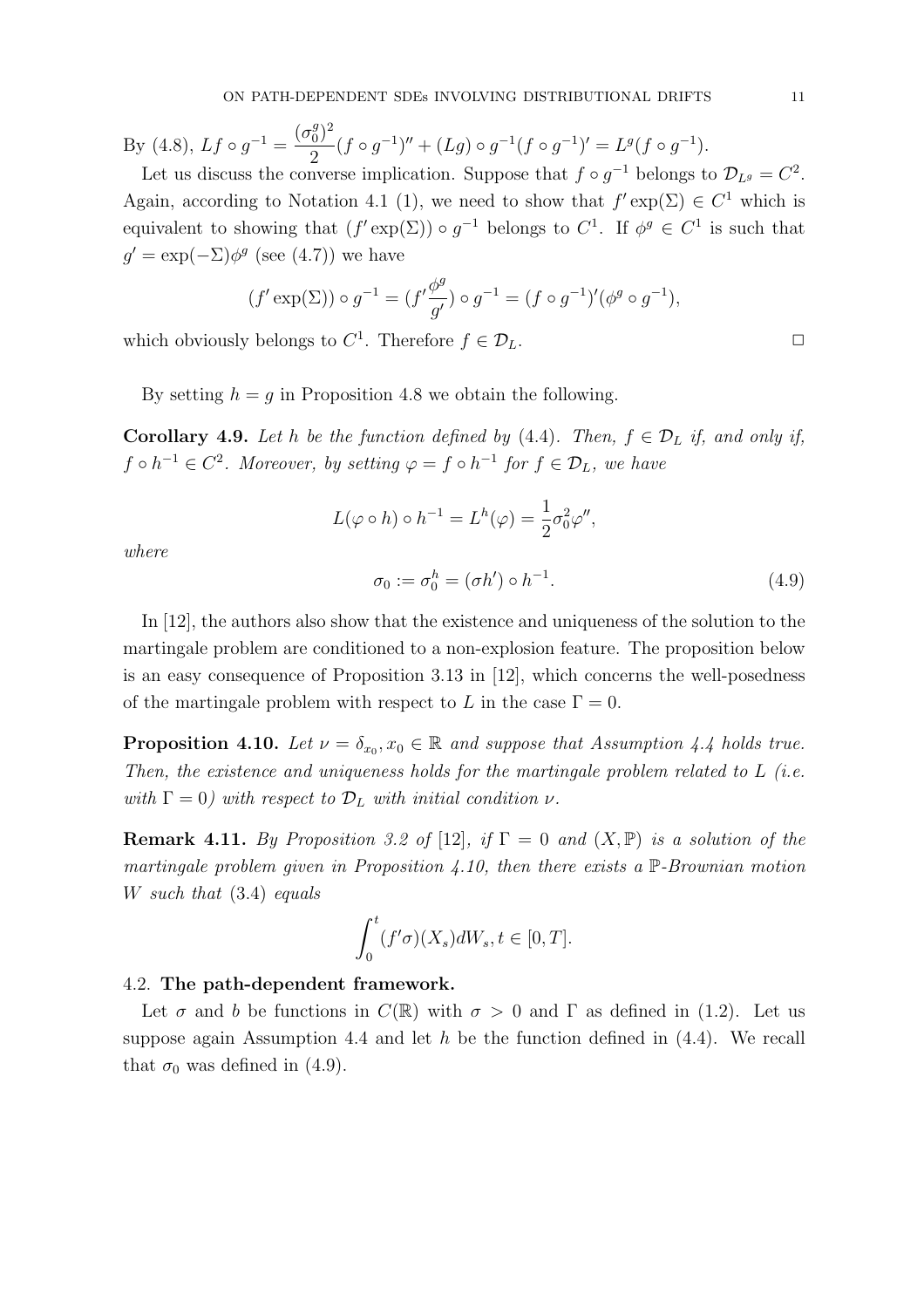The first result explains how to reduce our path-dependent martingale problem to a path-dependent SDE.

**Proposition 4.12.** Let X be a stochastic process on a probability space  $(\Omega, \mathcal{F}, \mathbb{P})$ .

(1)  $(X,\mathbb{P})$  solves the martingale problem related to (3.3) with respect to  $\mathcal{D}_L$  if and only if the process  $Y = h(X)$  is a solution (with respect to  $\mathbb{P}$ ) of

$$
Y_t = Y_0 + \int_0^t \sigma_0(Y_s) dW_s + \int_0^t h'(h^{-1}(Y_s)) \Gamma(s, h^{-1}(Y^s)) ds,
$$
\n(4.10)

for some  $\mathbb{P}$ -Brownian motion W.

(2) Let W be a Brownian motion on  $(\Omega, \mathcal{F}, \mathbb{P})$ . Then, X is a solution to the strong martingale problem with respect to  $\mathcal{D}_L$  and W if and only if (4.10) holds.

## Proof.

(1) We start proving the direct implication. According to (3.4) and the notations introduced therein

$$
M_t^h = h(X_t) - h(X_0) - \int_0^t Lh(X_s)ds - \int_0^t h'(X_s)\Gamma(s, X^s)ds,
$$
 (4.11)

is a P-local martingale on some measurable space  $(\Omega, \mathcal{F})$ .

In particular, by Proposition 4.3, Y satisfies

$$
Y_t = Y_0 + \int_0^t h'(h^{-1}(Y_s))\Gamma(s, h^{-1}(Y^s))ds + M_t^h,
$$

where  $M<sup>h</sup>$  is a local martingale and hence Y is a semimartingale. We need now to evaluate  $[M^h]_t = [Y]_t$ . We apply (3.4) to  $f = h^2$  and again by Proposition 4.3 we get

$$
Y_t^2 = Y_0^2 + \int_0^t \sigma_0^2(Y_s)ds + 2\int_0^t Y_s h'(h^{-1}(Y_s))\Gamma(s, h^{-1}(Y^s))ds + M_t^{h^2},\tag{4.12}
$$

where  $M^{h^2}$  is a local martingale and we recall that  $\sigma_0$  was defined in (4.6). By integration by parts,

$$
[Y]_t = Y_t^2 - Y_0^2 - 2 \int_0^t Y_s dY_s
$$
  
=  $Y_t^2 - Y_0^2 + M_t - 2 \int_0^t Y_s h'(h^{-1}(Y_s)) \Gamma(s, h^{-1}(Y^s)) ds,$ 

where  $M_t = -2 \int_0^t Y_s dM_s^h$ . Therefore

$$
Y_t^2 = Y_0^2 - M_t + 2 \int_0^t Y_s h'(h^{-1}(Y_s)) \Gamma(s, h^{-1}(Y^s)) ds + [Y]_t.
$$
 (4.13)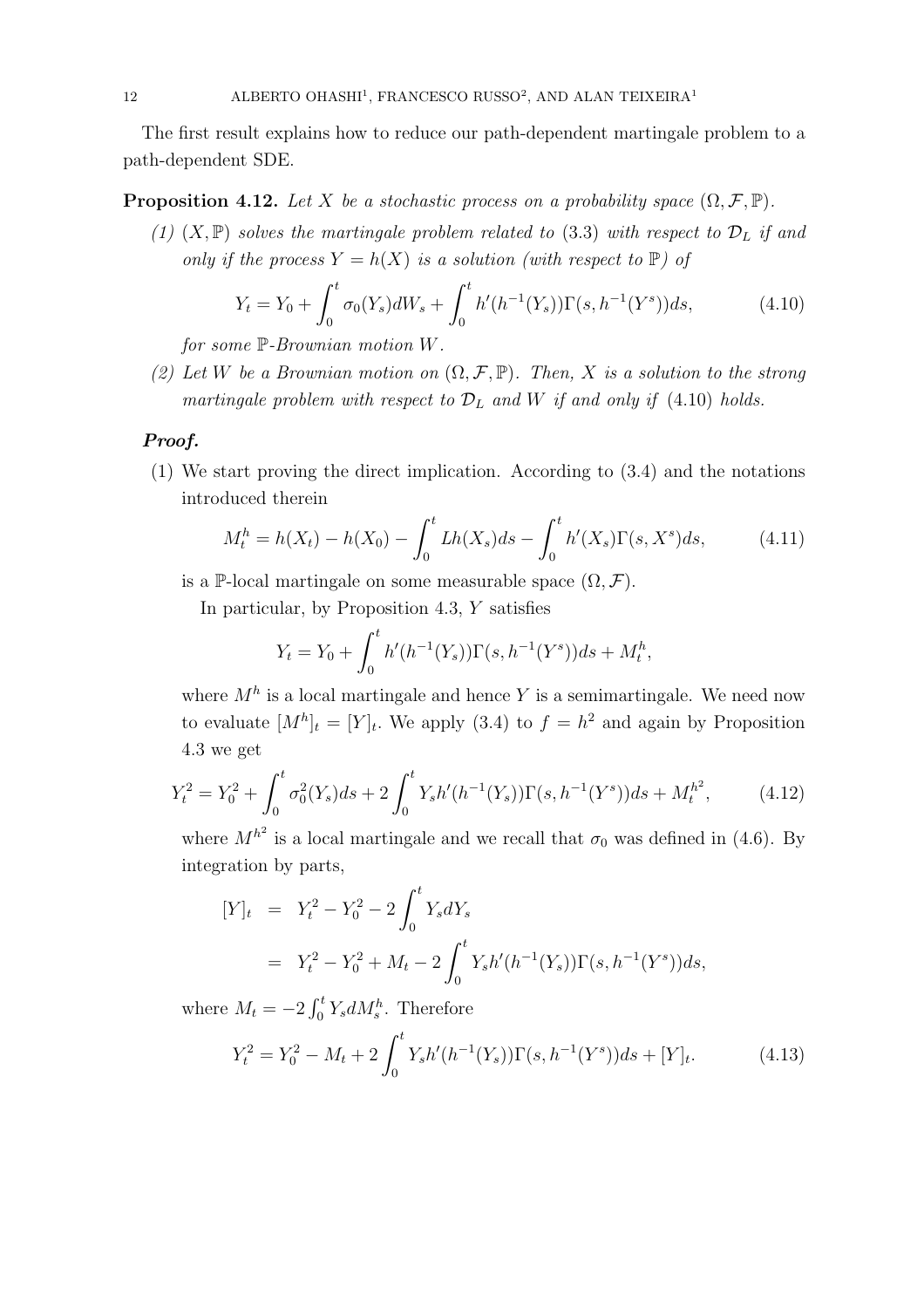The semimartingale  $Y^2$  admits the two decompositions (4.12) and (4.13). By uniqueness,  $-M = M^{h^2}$  and  $\int_0^t \sigma_0^2(Y_s) ds = [Y]_t$ . By (4.11)

$$
[M^h]_t = [Y]_t = \int_0^t \sigma_0^2(Y_s)ds.
$$

Setting

$$
W_t := \int_0^t \frac{dM_s^h}{\sigma_0(Y_s)}, t \ge 0,
$$

we have

$$
[W]_t \equiv t.
$$

Therefore, by Lévy's characterization of Brownian motion,  $W$  is a standard Brownian motion. Since

$$
M^h = \int_0^{\cdot} \sigma_0(Y_s) dW_s,
$$

 $(4.11)$  shows that Y solves  $(4.10)$ .

Next, we prove the converse implication. Suppose that  $Y = h(X)$  satisfies (4.10), for some P-Brownian motion W. We take  $f \in \mathcal{D}_L$ . By Corollary 4.9 we have  $\varphi \equiv f \circ h^{-1} \in C^2$ . Using Itô's formula and again Corollary 4.9, we get

$$
\varphi(Y_t) = \varphi(Y_0) + \int_0^t \varphi'(Y_s) dY_s + \frac{1}{2} \int_0^t \varphi''(Y_s) d[Y]_s
$$
  
\n
$$
= \varphi(Y_0) + \int_0^t \varphi'(Y_s) \sigma_0(Y_s) dW_s + \frac{1}{2} \int_0^t \varphi''(Y_s) \sigma_0^2(Y_s) ds
$$
  
\n
$$
= \varphi(Y_0) + \int_0^t \varphi'(Y_s) \sigma_0(Y_s) dW_s + \frac{1}{2} \int_0^t L^h \varphi(Y_s) \sigma_0^2(Y_s) ds
$$
  
\n
$$
= f(X_0) + \int_0^t Lf(X_s) ds + \int_0^t f'(X_s) \sigma(X_s) dW_s + \int_0^t f'(X_s) \Gamma(s, X^s) ds.
$$

Therefore

$$
f(X_t) - f(X_0) - \int_0^t Lf(X_s)ds - \int_0^t f'(X_s)\Gamma(s,X^s)ds = \int_0^t f'(X_s)\sigma(X_s)dW_s
$$

is a local martingale, which concludes the proof.

(2) The converse implication follows in the same way as for item (1). The proof of the direct implication follows directly by Itô's formula.

 $\Box$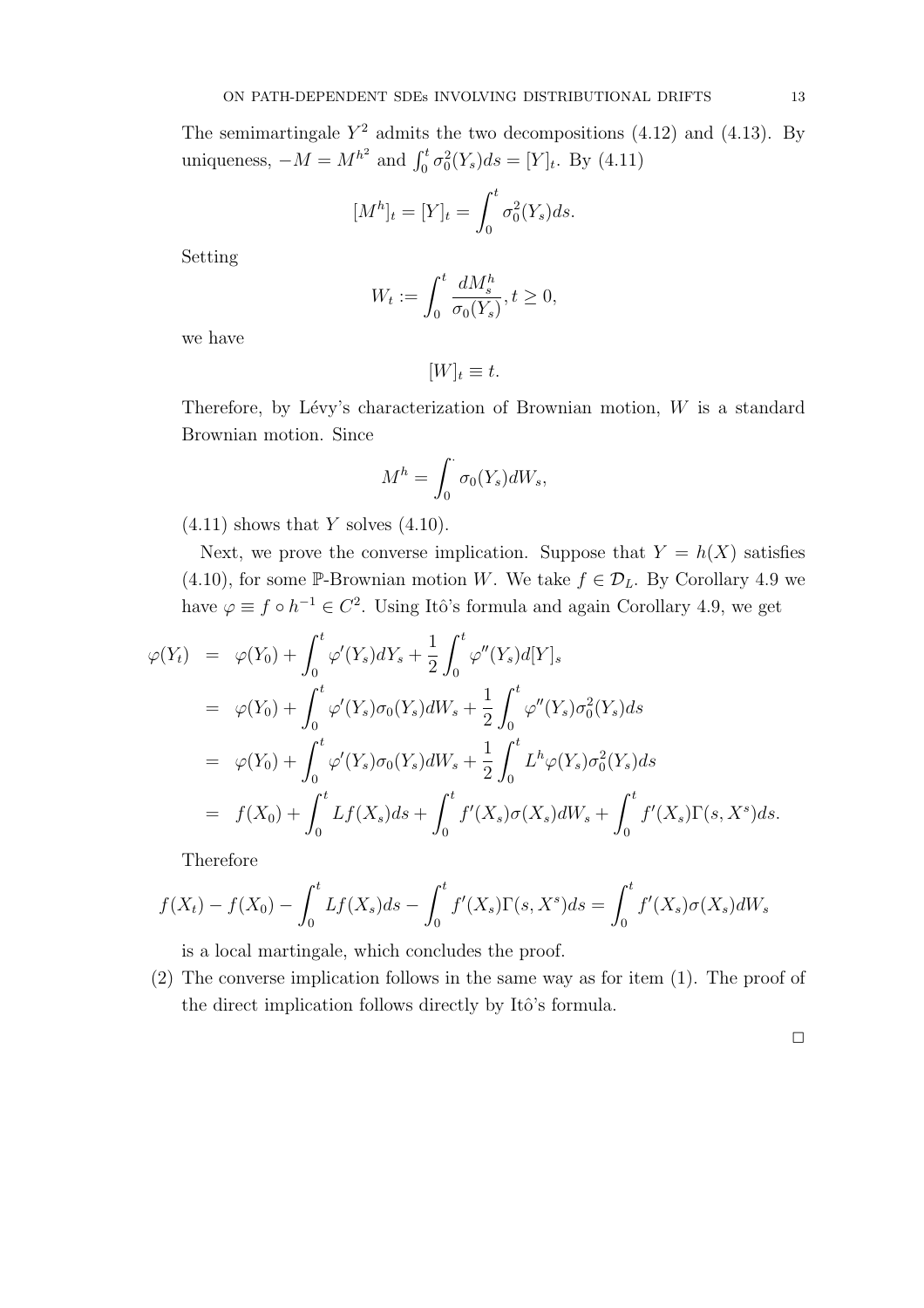**Corollary 4.13.** Let  $(X, \mathbb{P})$  be a solution of the martingale problem related to (3.3) with respect to  $\mathcal{D}_L$ . Then X is a Dirichlet process (with respect to its canonical filtration) and  $[X]_t = \int_0^t \sigma^2(X_s) ds, t \in [0, T].$ 

## Proof.

By Remark 4.5, h is a diffeomorphism. By Proposition 4.12,  $X = h^{-1}(Y)$ , where Y is obviously a semimartingale such that  $[Y]_t = \int_0^t \sigma_0^2(Y_s) ds, t \in [0, T]$ . Consequently, by Remark 2.1, X is indeed a Dirichlet process and

$$
[X]_t = \int_0^t ((h^{-1})')^2 \sigma_0^2(Y_s) ds = \int_0^t \frac{\sigma_0^2}{(h' \circ h^{-1})^2} (Y_s) ds = \int_0^t \sigma^2(X_s) ds, t \in [0, T].
$$

**Remark 4.14.** If X is a solution of the strong martingale problem with respect to  $\mathcal{D}_L$  and some Brownian motion W, then X is a Dirichlet process with respect to the canonical filtration of the Brownian motion.

An immediate consequence of Proposition 4.12 is the following.

Corollary 4.15. Suppose that  $\Gamma = 0$  and let  $(X, \mathbb{P})$  be a solution to the martingale problem related to L with respect to  $\mathcal{D}_L$ . Then,  $Y = h(X)$  is an  $\mathfrak{F}\text{-}local$  martingale where  $\mathfrak{F}$  is the canonical filtration of X with quadratic variation  $[Y] = \int_0^1 \sigma_0^2(Y_s) ds$ .

## 4.3. Existence.

We fix here the same conventions as in Section 4.2. In the sequel, we introduce the map  $\tilde{\Gamma}: \Lambda \to \mathbb{R}$  defined by

$$
\tilde{\Gamma}(s,\eta) = \frac{\Gamma(s,\eta)}{\sigma(\eta(s))}, (s,\eta) \in \Lambda.
$$
\n(4.14)

At this point, we introduce the following technical assumption, which is in particular verified if  $\Gamma$  is bounded and  $\sigma = 1$ .

**Assumption 4.16.** There is  $K > 0$  such that

$$
\sup_{s\in[0,T]}|\tilde{\Gamma}(s,h^{-1}\circ\eta^s)|\leq K\left(1+\sup_{s\in[0,T]}|\eta(s)|\right),\ \forall\eta\in C([0,T]).
$$

**Remark 4.17.** Let X be a stochastic process and set  $Y = h(X)$ . If Assumption 4.16 is fulfilled, then

$$
\sup_{s \in [0,T]} |\tilde{\Gamma}(s, X^s)| \le K \left( 1 + \sup_{s \in [0,T]} |Y_s| \right). \tag{4.15}
$$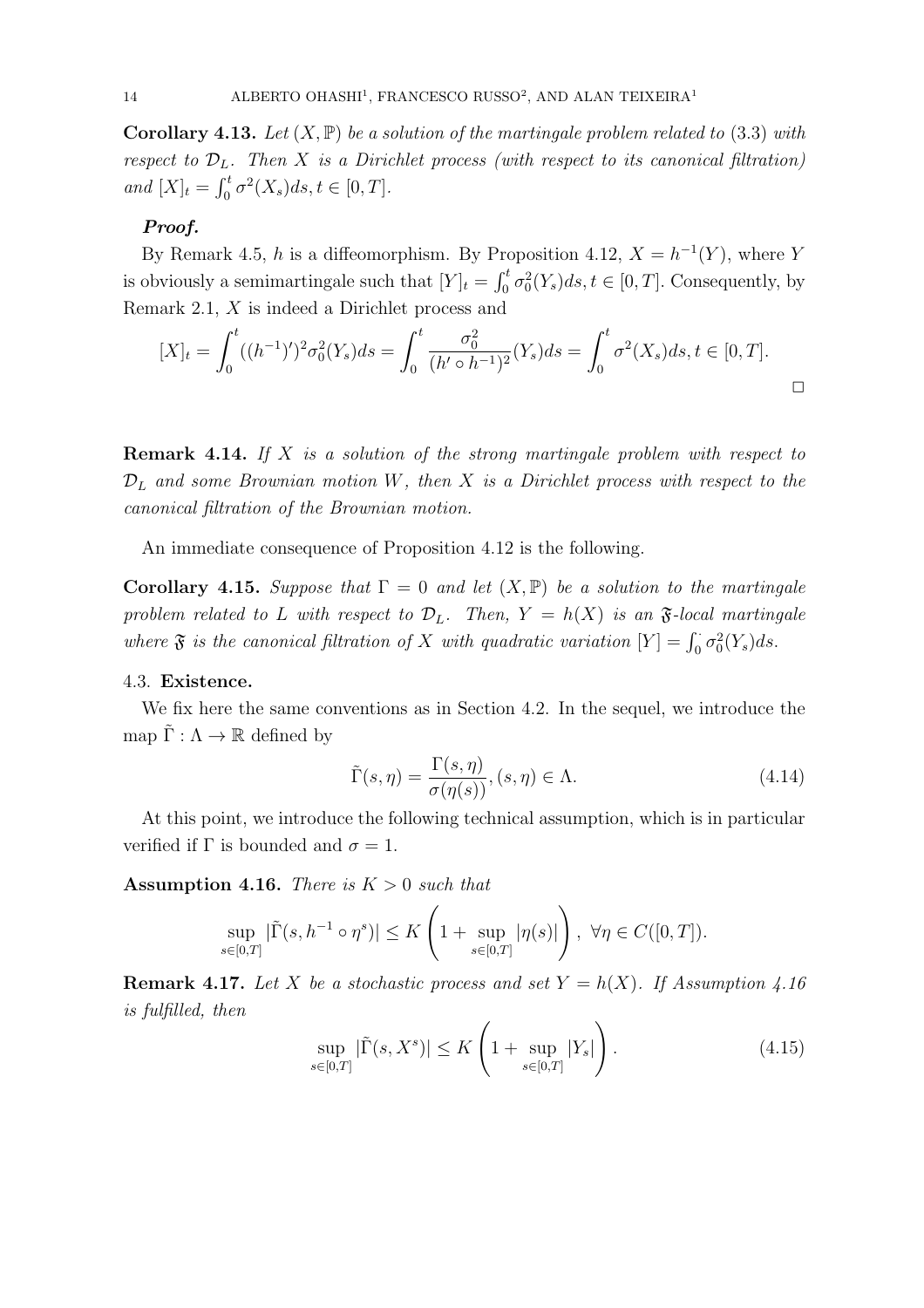In particular  $\int_0^T \tilde{\Gamma}^2(s,X^s)ds < \infty$  a.s.

Proposition 4.18 below is a well-known extension of Novikov's criterion. It is an easy consequence of Corollary 5.14 in [16, Chapter 3].

Proposition 4.18. Suppose Assumption 4.16 holds true. Let W be a Brownian motion and let  $X$  be a continuous and adapted process for which there exists a subdivision  $0 = t_0 < t_1 < ... < t_n = T$  such that

$$
\mathbb{E}\left[\exp\left(\frac{1}{2}\int_{t_{i-1}}^{t_i} |\tilde{\Gamma}(s,X^s)|^2 ds\right)\right] < \infty,
$$

for every  $i \in \{1, ..., n\}$ . Then, the process

$$
N_t = \exp\left(\int_0^t \tilde{\Gamma}(s, X^s) dW_s - \frac{1}{2} \int_0^t |\tilde{\Gamma}(s, X^s)|^2 ds\right),
$$

is a martingale.

Next, we need a slight adaptation of the Dambis-Dubins-Schwarz theorem to the case of a finite interval. For the sake of completeness, we give the details here.

**Proposition 4.19.** Let M be a local martingale vanishing at zero such that  $[M]_t =$  $\int_0^t A_s ds$ ,  $t \in [0, T]$ . Then, on a possibly enlarged probability space, there exists a copy of  $M$  (still denoted by the same letter  $M$ ) with the same law and a Brownian motion  $\beta$  such that

$$
M_t = \beta_{\int_0^t A_s ds}, t \in [0, T].
$$

## Proof.

Let us define

$$
\tilde{M}_t = \begin{cases} M_t, & t \in [0, T] \\ M_T + B_t - B_T, & t > T, \end{cases}
$$

where  $B$  is a Brownian motion independent of  $M$ . If the initial probability space is not rich enough, one considers an enlarged probability space containing a copy of M (still denoted by the same letter) with the same law and the independent Brownian motion B. Note that  $\tilde{M}$  is a local martingale with quadratic variation given by

$$
[\tilde{M}]_t = \begin{cases} [M]_t, & t \in [0, T] \\ t - T + [M]_T, & t > T. \end{cases}
$$

Observe that  $\lim_{t\to\infty} [\tilde{M}]_t = \infty$ . By the classical Dambis, Dubins-Schwarz theorem there exists a standard Brownian motion  $\beta$  such that a.s.  $\tilde{M}_t = \beta_{\int_0^t A_s ds}, t \ge 0$ . In particular

$$
M_t = \beta_{\int_0^t A_s ds}, \ 0 \le t \le T.
$$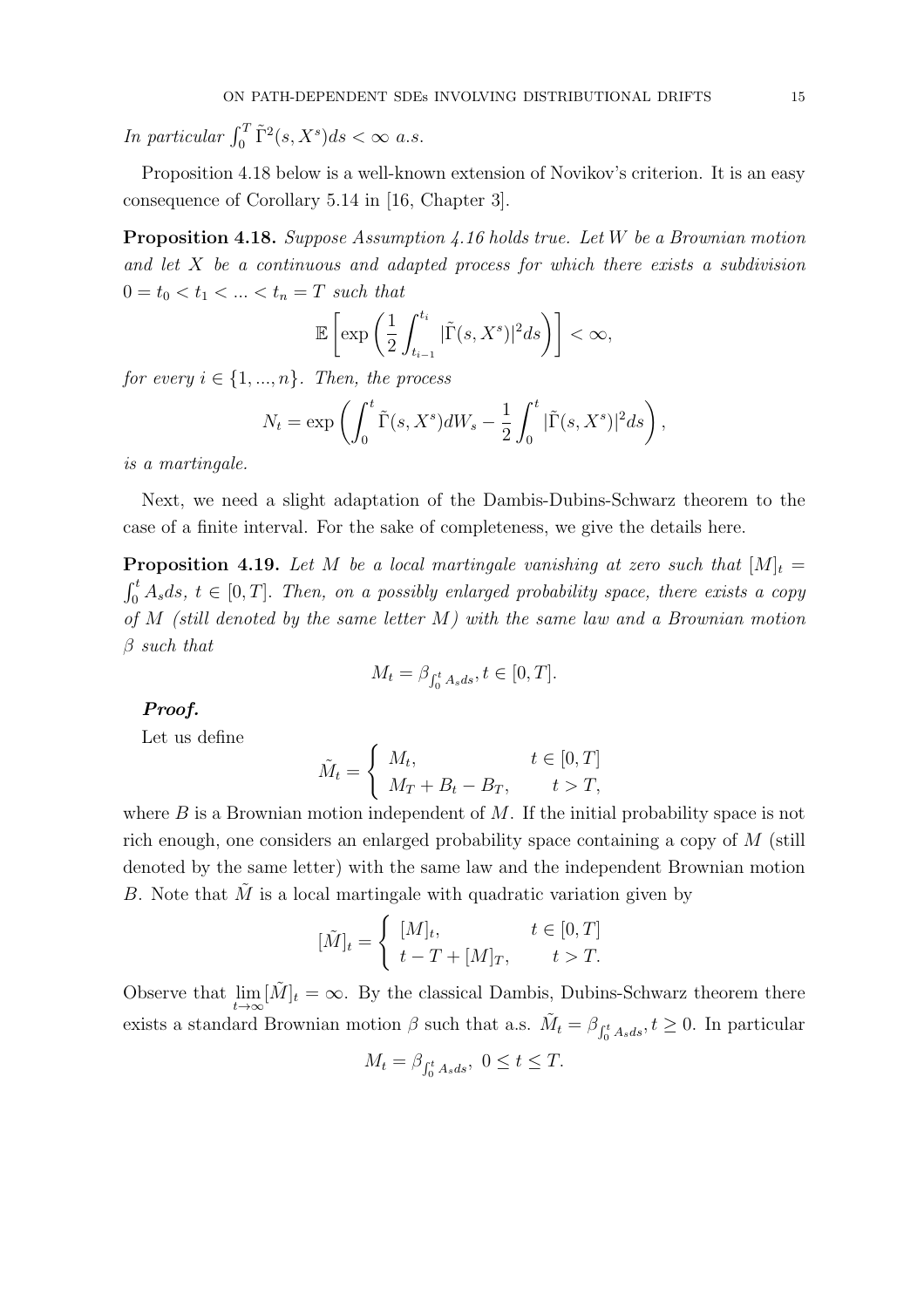The proposition below is an adaptation of a well-known argument for Markov diffusions.

**Proposition 4.20.** Suppose that Assumption 4.16 holds and that  $\sigma_0$  is bounded. Let  $(X, \mathbb{P})$  be a solution to the martingale problem related to (3.3) with respect to  $\mathcal{D}_L$  with  $\Gamma = 0$ . Let  $M^X$  be the local martingale component of X. We set

$$
W_t := \int_0^t \frac{1}{\sigma(X_s)} dM^X, t \in [0, T].
$$

Then

$$
\exp\left(\int_0^t \tilde{\Gamma}(s,X^s)dW_s - \frac{1}{2}\int_0^t |\tilde{\Gamma}(s,X^s)|^2ds\right), t \in [0,T],\tag{4.16}
$$

is a martingale.

**Remark 4.21.** Let  $(X, \mathbb{P})$  be a solution to the martingale problem related to (3.3) with respect to  $\mathcal{D}_L$  with  $\Gamma = 0$ . We recall that, by Corollary 4.13, X is an  $\mathfrak{F}\text{-Dirichlet}$ process ( $\mathfrak F$  being the canonical filtration) and  $[X] = [M^X] = \int_0^1 \sigma^2(X_s) ds$  so that, by Lévy's characterization theorem, W is an  $\mathfrak{F}\text{-}Brownian$  motion.

**Proof** (of Proposition 4.20).

Let  $Y = h(X)$ . By Proposition 4.12, we know that  $[Y] = \int_0^1 \sigma_0^2(Y_s) ds$ . Let us choose  $k \geq |\sigma_0|^2_{\infty} T$  and a subdivision  $\{t_0 = 0, ..., t_n = T\}$  of  $[0, T]$  in such way that

$$
c_i := \frac{3}{2}(t_i - t_{i-1})K^2 k < \frac{1}{2},\tag{4.17}
$$

for  $i \in \{1, ..., n\}$ . Here, K comes from Assumption 4.16. By (4.15), we know that

$$
\int_{t_{i-1}}^{t_i} |\tilde{\Gamma}(s, X^s)|^2 ds \le (t_i - t_{i-1}) K^2 \left( 1 + \sup_{s \in [0,T]} |Y_s| \right)^2, \tag{4.18}
$$

for every  $i \in \{1, \ldots, n\}$ . We set  $M_t = Y_t - Y_0, t \in [0, T]$  and we note that

$$
\left(1 + \sup_{s \in [0,T]} |Y_s|\right)^2 \le 3 \sup_{s \in [0,T]} |M_s|^2 + 3(1 + Y_0^2). \tag{4.19}
$$

We recall that  $Y_0$  is deterministic. By applying Proposition 4.18, taking into account (4.18) and (4.19), we get

$$
\mathbb{E}\left(\exp\left(\frac{1}{2}\int_{t_{i-1}}^{t_i}\tilde{\Gamma}^2(s,X^s)ds\right)\right) \leq \tag{4.20}
$$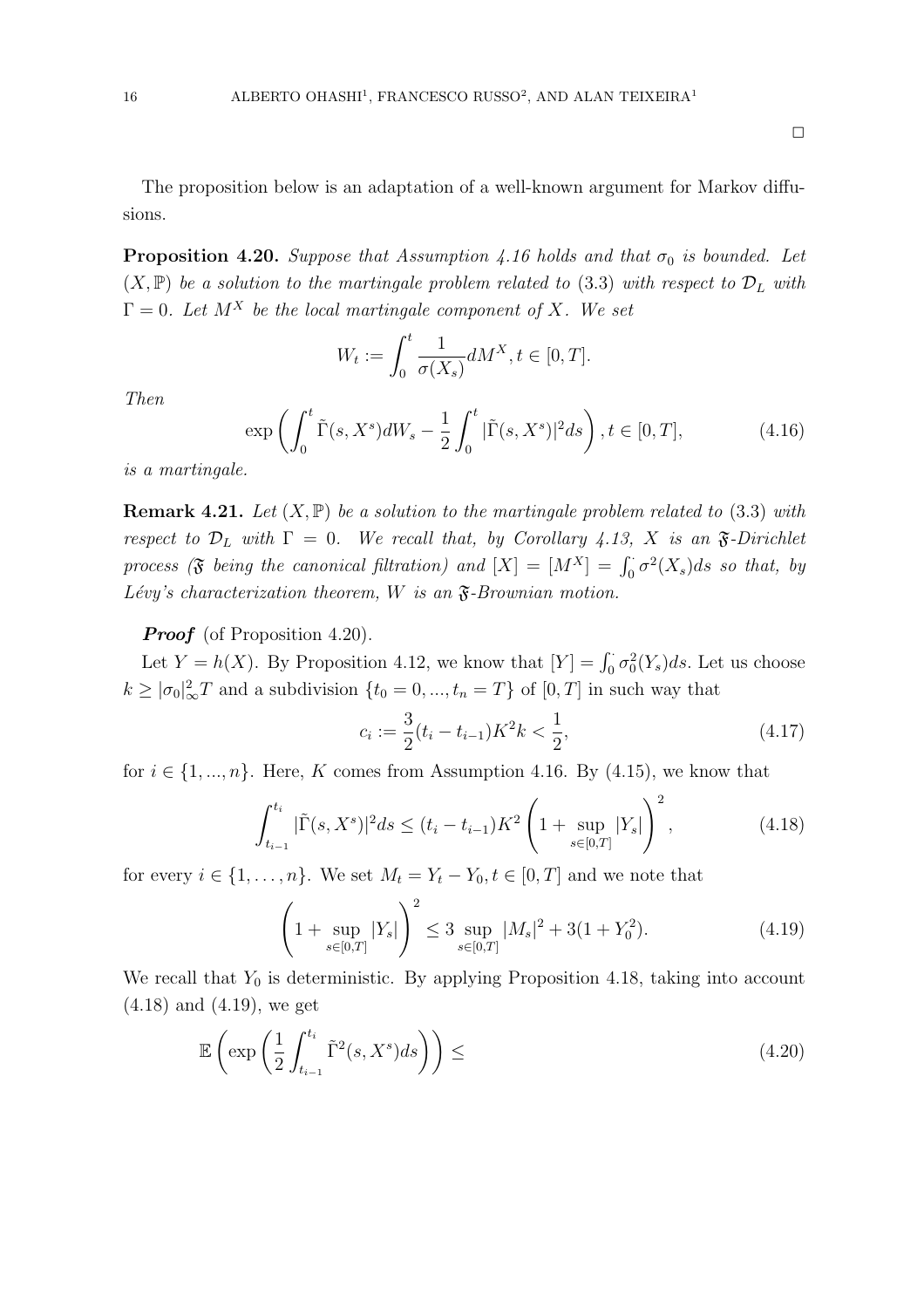ON PATH-DEPENDENT SDEs INVOLVING DISTRIBUTIONAL DRIFTS 17

$$
\mathbb{E}\left(\exp\left(\frac{3(t_i - t_{i-1})K^2}{2}\sup_{s \in [0,T]} |M_s|^2\right)\right)\exp\left(\frac{3}{2}(t_i - t_{i-1})K^2(1 + Y_0^2)\right).
$$

Since  $M$  is a local martingale vanishing at zero, Proposition 4.19 states that there is a copy (with the same distribution) of  $M$  (still denoted by the same letter) on another probability space, a Brownian motion  $\beta$  such that previous expression gives

$$
\mathbb{E}\left(\exp\left(\frac{3(t_i - t_{i-1})K^2}{2}\sup_{s \in [0,T]}|\beta_{[M]_s}|^2\right)\right)\exp\left(\frac{3}{2}(t_i - t_{i-1})K^2(1 + Y_0^2)\right)
$$
\n
$$
\leq \mathbb{E}\left(\exp\left(\frac{3(t_i - t_{i-1})K^2}{2}\sup_{\tau \in [0,k]}|\beta_{\tau}|^2\right)\right)\exp\left(\frac{3}{2}(t_i - t_{i-1})K^2(1 + Y_0^2)\right), (4.21)
$$

the latter inequality being valid because  $[M]_t = \int_0^t \sigma_0^2(Y_s) ds$ . By (4.17) we get

$$
\mathbb{E}\left[\exp\left(\frac{1}{2}\int_{t_{i-1}}^{t_i} \tilde{\Gamma}^2(s,X^s)ds\right)\right] \leq \mathbb{E}\left[\exp\left(\frac{c_i}{k}\sup_{\tau\in[0,k]}|B_{\tau}|^2)\right)\right] \exp\left(\frac{c_i}{k}(1+Y_0^2)\right)
$$
\n
$$
\leq \mathbb{E}\left[\sup_{\tau\in[0,k]} \exp\left(\frac{c_i}{k}|B_{\tau}|^2\right)\right] \exp\left(\frac{c_i}{k}(1+Y_0^2)\right),
$$
\n(4.22)

for every  $i \in \{1, \ldots, n\}$ . By Remark 4.22 below, for each  $i \in \{1, \ldots, n\}$ , we have  $\mathbb{E}\left[\exp\left(\frac{c_i}{k}|B_{\tau}|^2\right)\right] \leq \mathbb{E}\left[\exp\left(c_iG^2\right)\right] < \infty,$ 

where G is a standard Gaussian random variable. Since  $x \mapsto \exp(\frac{c_i}{2k}x)$  is increasing and convex, and  $(|B_\tau|^2)_{\tau \geq 0}$  is a non-negative square integrable submartingale, then  $(\exp(\frac{c_i}{2k}|B_{\tau}|^2))$  is also a non-negative submartingale. Consequently, by Doob's inequality (with  $p = 2$ ) the expectation on the right-hand side of  $(4.22)$  is finite. Finally by Proposition 4.18,  $(4.16)$  is a martingale.  $\Box$ 

**Remark 4.22.** Let G be a standard Gaussian random variable. If  $c < \frac{1}{2}$  then

$$
\mathbb{E}[\exp(cG^2)] < \infty.
$$

Proposition 4.20 opens the way to the following existence result for the path-dependent martingale problem.

Theorem 4.23. Suppose that Assumption 4.4 holds and that one of the two conditions below are fulfilled.

(1)  $\tilde{\Gamma}$  is bounded.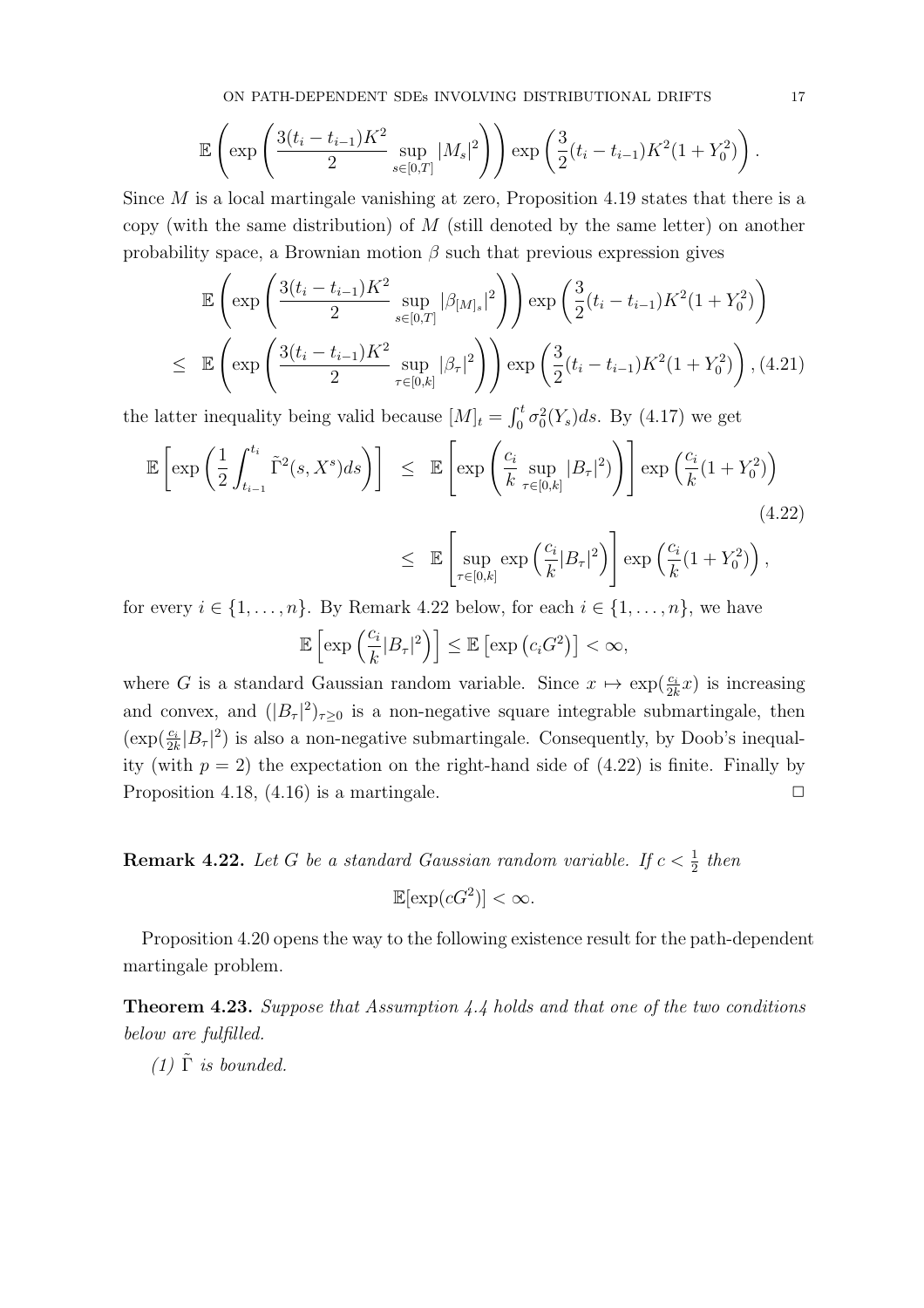(2)  $\tilde{\Gamma}$  fulfills Assumption 4.16 and  $\sigma_0$  is bounded.

Then existence holds for the martingale problem related to (3.3) with respect to  $\mathcal{D}_L$ .

### Proof.

By Proposition 4.10, there is a solution  $(X, \mathbb{P})$  to the above-mentioned martingale problem with  $\Gamma = 0$ . By Remark 4.11, there is a Brownian motion W such that

$$
f(X_t) - f(X_0) - \int_0^t Lf(X_s)ds = \int_0^t (f'\sigma)(X_s)dW_s,
$$
\n(4.23)

for every  $f \in \mathcal{D}_L$ . We define the process

$$
V_t := \exp\left(\int_0^t \tilde{\Gamma}(s, X^s) dW_s - \frac{1}{2} \int_0^t \tilde{\Gamma}^2(s, X^s) ds\right).
$$

Under item  $(1)$ , V is a martingale by the Novikov's condition. Under item  $(2)$ , Proposition 4.20 says that  $V$  is a martingale. We define

$$
\tilde{W}_t := W_t - \int_0^t \tilde{\Gamma}(s, X^s) ds. \tag{4.24}
$$

By Girsanov's theorem,  $(4.24)$  is a Brownian motion under the probability  $\mathbb{Q}$  such that

$$
d\mathbb{Q} := \exp\left(\int_0^T \tilde{\Gamma}(s, X^s) dW_s - \frac{1}{2} \int_0^T \tilde{\Gamma}^2(s, X^s) ds\right) d\mathbb{P}.
$$

Applying  $(4.24)$  in  $(4.23)$ , we obtain

$$
f(X_t) - f(X_0) - \int_0^t Lf(X_s)ds - \int_0^t f'(X_s)\Gamma(s,X^s)ds = \int_0^t (f'\sigma)(X_s)d\tilde{W}_s,
$$

for every  $f \in \mathcal{D}_L$ . Since  $\int_0^t (f' \sigma)(X_s) d\tilde{W}_s$  is a local martingale under  $\mathbb{Q}$ ,  $(X, \mathbb{Q})$  is proved to be a solution to the martingale problem in the statement.

$$
\Box
$$

## 4.4. Uniqueness.

We use here again the notation  $\Gamma$  introduced in (4.14).

Proposition 4.24. Suppose that Assumption 4.4 is satisfied. Then, uniqueness holds for the martingale problem related to (3.3) with respect to  $\mathcal{D}_L$ .

## Proof.

Let  $(X^i, \mathbb{P}^i)$ ,  $i = 1, 2$ , be two solutions of the martingale problem related to  $(3.3)$ with respect to  $\mathcal{D}_L$ . Let us fix  $i = 1, 2$ . By Corollary 4.13,  $X^i$  is an  $\mathfrak{F}^{X^i}$ -Dirichlet process with respect to  $\mathbb{P}^i$ , such that  $[X^i] \equiv \int_0^{\cdot} \sigma(X_s^i)^2 ds$ . Let  $M^i$  be the martingale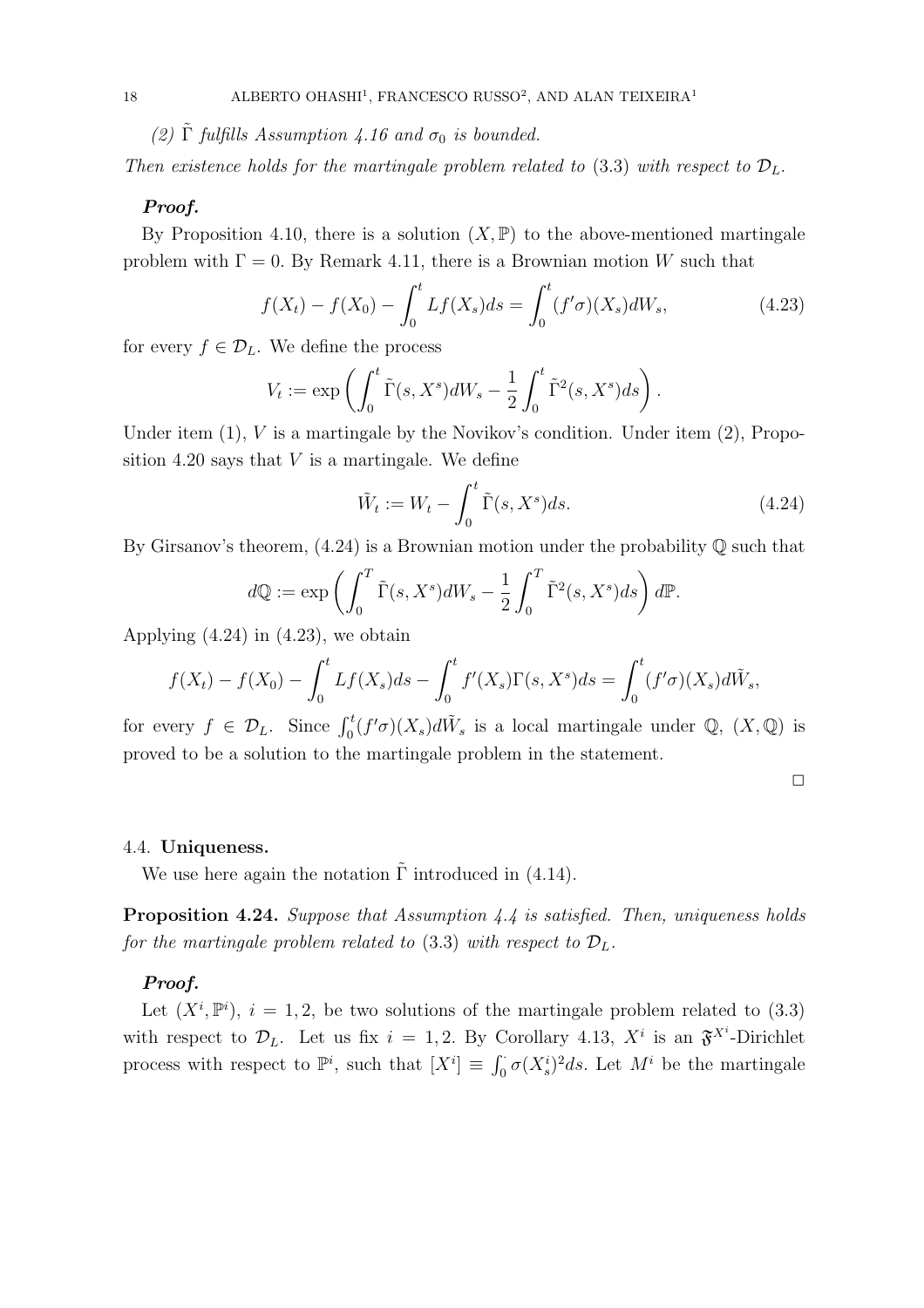component of  $X^i$ . Since  $[M^i] \equiv \int_0^{\cdot} \sigma(X_s^i)^2 ds$ , by Lévy's characterization theorem, the process

$$
W_t^i = \int_0^t \frac{dM_s^i}{\sigma(X_s^i)}, t \in [0, T],
$$
\n(4.25)

is an  $\mathfrak{F}^{X^i}$ -Brownian motion. In particular,  $W^i$  is a Borel functional of  $X^i$ .

By means of localization (similarly to Proposition 5.3.10 in [16]), without loss of generality we can suppose  $\tilde{\Gamma}$  to be bounded. We define the process (whose random variables are also Borel functionals of  $X^i$ )

$$
V_t^i = \exp\left(-\int_0^t \tilde{\Gamma}(s, X^{i,s})dW_s^i - \frac{1}{2}\int_0^t \left(\tilde{\Gamma}(s, X^{i,s})\right)^2 ds\right),
$$

which, by Novikov's condition, it is a  $\mathbb{P}^i$ -martingale. This allows us to define the probability  $Q^i$  such that  $dQ^i = V_T^i d\mathbb{P}^i$ .

By Girsanov's theorem, under  $\mathbb{Q}^i$ ,  $B_t^i := W_t^i + \int_0^t \tilde{\Gamma}(s, X^{i,s})ds$  is a Brownian motion. Therefore,  $(X^i, \mathbb{Q}^i)$  solves the martingale problem related to  $L(\Gamma = 0)$  with respect to  $\mathcal{D}_L$ . By uniqueness of the martingale problem with respect to  $\mathcal{D}_L$  and  $\Gamma = 0$  (see Proposition 4.10),  $X^i$  (under  $\mathbb{Q}^i$ ),  $i = 1, 2$  have the same law. Hence, for every Borel set  $B \in \mathfrak{B}(C[0,T])$ , we have

$$
\mathbb{P}^1\{X^1 \in B\} = \int_{\Omega} \frac{1}{V_T^1(X^1)} 1_{\{X^1 \in B\}} d\mathbb{Q}^1 = \int_{\Omega} \frac{1}{V_T^2(X^2)} 1_{\{X^2 \in B\}} d\mathbb{Q}^2 = \mathbb{P}^2\{X^2 \in B\}.
$$

Therefore,  $X^1$  under  $\mathbb{P}^1$  has the same law as  $X^2$  under  $\mathbb{P}^2$ . Finally, uniqueness holds for the martingale problem related to (3.3) with respect to  $\mathcal{D}_L$ .

### 4.5. Results on pathwise uniqueness.

Before exploring conditions for strong existence and uniqueness for the martingale problem, we state and prove Proposition 4.27, which constitutes a crucial preliminary step.

Let  $\overline{\Gamma}$  :  $\Lambda \to \mathbb{R}$  be a generic Borel functional. Related to it, we formulate the following technical assumption.

### Assumption 4.25.

(1) There exists a function  $l : \mathbb{R}_+ \to \mathbb{R}_+$  such that  $\int_0^{\epsilon} l^{-2}(u) du = \infty$  for all  $\epsilon > 0$ and

$$
|\sigma_0(x) - \sigma_0(y)| \le l(|x - y|).
$$

(2)  $\sigma_0$  has at most linear growth.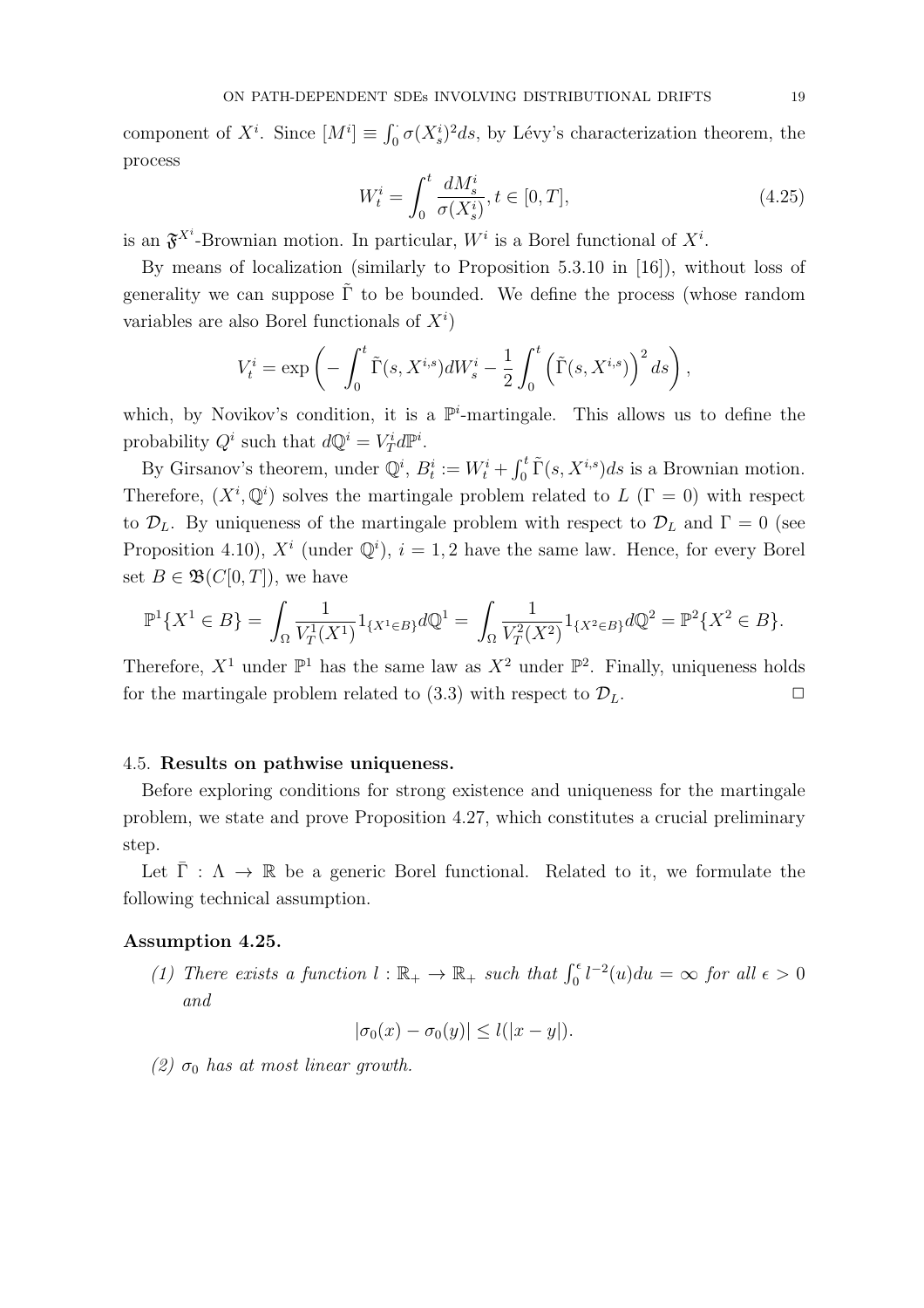(3) there exists  $K > 0$  such that

$$
|\bar{\Gamma}(s,\eta^1) - \bar{\Gamma}(s,\eta^2)| \le K\left(|\eta^1(s) - \eta^2(s)| + \int_0^s |\eta^1(r) - \eta^2(r)|dr\right),
$$
  
for all  $(s,\eta^1)$ ,  $(s,\eta^2) \in \Lambda$ .  
(4)  $\bar{\Gamma}_{\infty} := \sup_{s \in [0,T]} |\bar{\Gamma}(s,0)| < \infty$ .

Remark 4.26. One typical example of non-anticipative functional which satisfies (3) is given by

$$
\bar{\Gamma}(s,\eta) = \Phi\left(s, \eta(s), \int_0^s \eta(r) dr\right),\,
$$

and  $\Phi : [0, T] \times \mathbb{R} \times \mathbb{R} \to \mathbb{R}$  is a Lipschitz real function in the second and third variables.

**Proposition 4.27.** Suppose that Assumption 4.25 is satisfied and fix  $y_0 \in \mathbb{R}$ . Then, pathwise uniqueness holds for the SDE with dynamics

$$
Y_t = y_0 + \int_0^t \sigma_0(Y_s) dW_s + \int_0^t \bar{\Gamma}(s, Y^s) ds,
$$
\n(4.26)

i.e.  $E(\sigma_0, 0, \overline{\Gamma})$ .

The proof of the Proposition 4.27 generalizes the techniques of Yamada-Watanabe pathwise uniqueness theorem for Markovian SDEs (see e.g. Theorem 5.2.19 in [16]). Before proceeding with that proof, we state a lemma which is an easy consequence of Problem 5.3.15 in [16].

**Lemma 4.28.** Suppose the assumptions in Proposition 4.27 are in force. Let Y be a solution of (4.26) and let  $m \geq 2$  be an integer. Then, there exists a constant  $C > 0$ , depending on the linear growth constant of  $\sigma_0$ ,  $Y_0$ ,  $T, m$ , and the quantities  $(K, \overline{\Gamma}_{\infty})$ given in Assumptions 4.25 (3)-(4), such that

$$
\mathbb{E}\left(\sup_{t\leq T}|Y_t|^m\right)\leq C.
$$

**Proof** (of Proposition 4.27).

Let  $Y^1, Y^2$  be two solutions on the same probability space with respect to the same Brownian motion W of (4.26) such that  $Y_0^1 = Y_0^2 = y_0$ . In the sequel, we set  $\Delta_t =$  $Y_t^1 - Y_t^2, t \in [0, T]$ . By Lemma 4.28, we have

$$
\mathbb{E}\left(\sup_{t\in[0,T]}|Y_t^i|^2\right)<\infty,\tag{4.27}
$$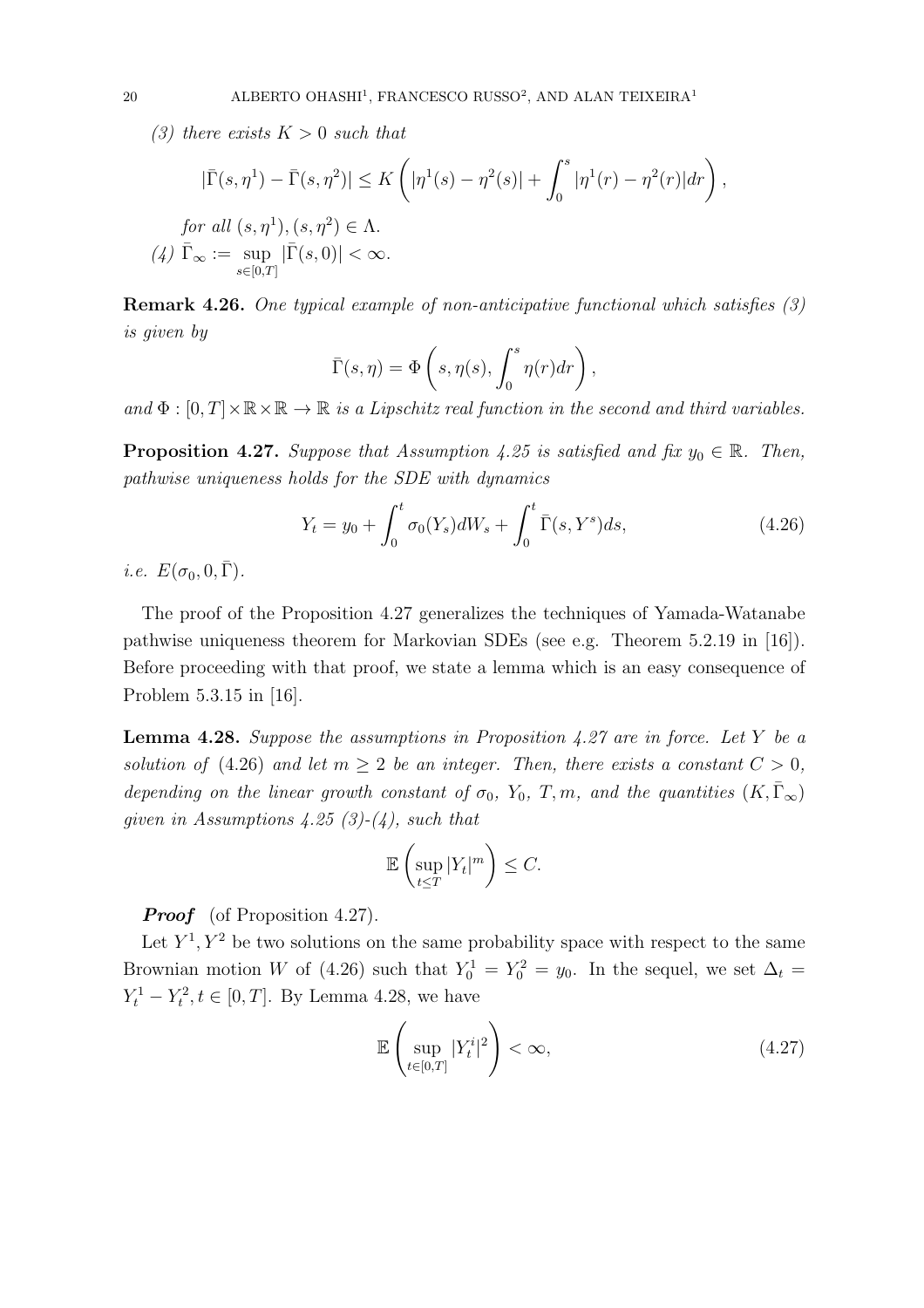for  $i = 1, 2$ . By the assumption on  $\sigma_0$ , this obviously gives

$$
\mathbb{E}\left(\int_{0}^{T} |\sigma_{0}(Y_{t}^{i})|^{2} dt\right) < \infty, \tag{4.28}
$$

for  $i = 1, 2$ . We observe

$$
\Delta_t = \int_0^t (\bar{\Gamma}(s, Y^{1,s}) - \bar{\Gamma}(s, Y^{2,s})) ds + \int_0^t (\sigma_0(Y_s^1) - \sigma_0(Y_s^2)) dW_s, t \in [0, T]. \tag{4.29}
$$

We recall from the proof of Proposition 2.13 in [16, Chapter 5], the existence of the functions

$$
\Psi_n(x) = \int_0^{|x|} \int_0^y \rho_n(u) du dy,
$$

such that for every  $x \in \mathbb{R}$ 

$$
0 \le \rho_n(x) \le \frac{2}{n!^2(x)}, \quad |\Psi'_n(x)| \le 1, \quad |\Psi_n(x)| \le |x|, \quad \lim_{n \to \infty} \Psi_n(x) = |x|.
$$
 (4.30)

By applying Itô's formula and using  $(4.29)$ , we get

$$
\Psi_n(\Delta_t) = \int_0^t \Psi'_n(\Delta_s) [\bar{\Gamma}(s, Y^{1,s}) - \bar{\Gamma}(s, Y^{2,s})] ds + \frac{1}{2} \int_0^t \Psi''_n(\Delta_s) [\sigma_0(Y^1_s) - \sigma_0(Y^2_s)]^2 ds \n+ \int_0^t \Psi'_n(\Delta_s) [\sigma_0(Y^1_s) - \sigma_0(Y^2_s)] dW_s.
$$

By using Assumption 4.25 and (4.30), we get

$$
\Psi_n(\Delta_t) \le \int_0^t K\left(|Y_s^1 - Y_s^2| + \int_0^s |Y_r^1 - Y_r^2| dr\right) ds + \frac{t}{n} + M_t,\tag{4.31}
$$

where  $M_t = \int_0^t \Psi'_n(\Delta_s) [\sigma_0(Y_s^1) - \sigma_0(Y_s^2)] dW_s$  is a local martingale. Since  $\Psi'_n$  is bounded, the estimate  $(4.28)$ , ensures that M is a (even square integrable) martingale.

We take the expectation, applying Fubini's theorem in (4.31), to obtain

$$
\mathbb{E}\Psi_n(\Delta_t) \le K \int_0^t \mathbb{E}|Y_s^1 - Y_s^2|ds + KT \int_0^t \mathbb{E}|Y_s^1 - Y_s^2|ds + \frac{t}{n},\tag{4.32}
$$

since  $EM_t = 0$ . Passing to the limit when  $n \to \infty$ , by Lebesgue's dominated convergence theorem, we get

$$
\mathbb{E}|\Delta_t| \le (K + TK) \int_0^t \mathbb{E}|\Delta_s| ds. \tag{4.33}
$$

By the Gronwall's inequality, we obtain  $\mathbb{E}|\Delta_t|=0$ . By the continuity of the sample paths of  $Y^1, Y^2$  we conclude that  $Y^1, Y^2$  are indistinguishable.

We come back to the framework of the beginning of Section 4.1. We suppose again the validity of Assumption 4.4. We recall the definition of the harmonic function  $h$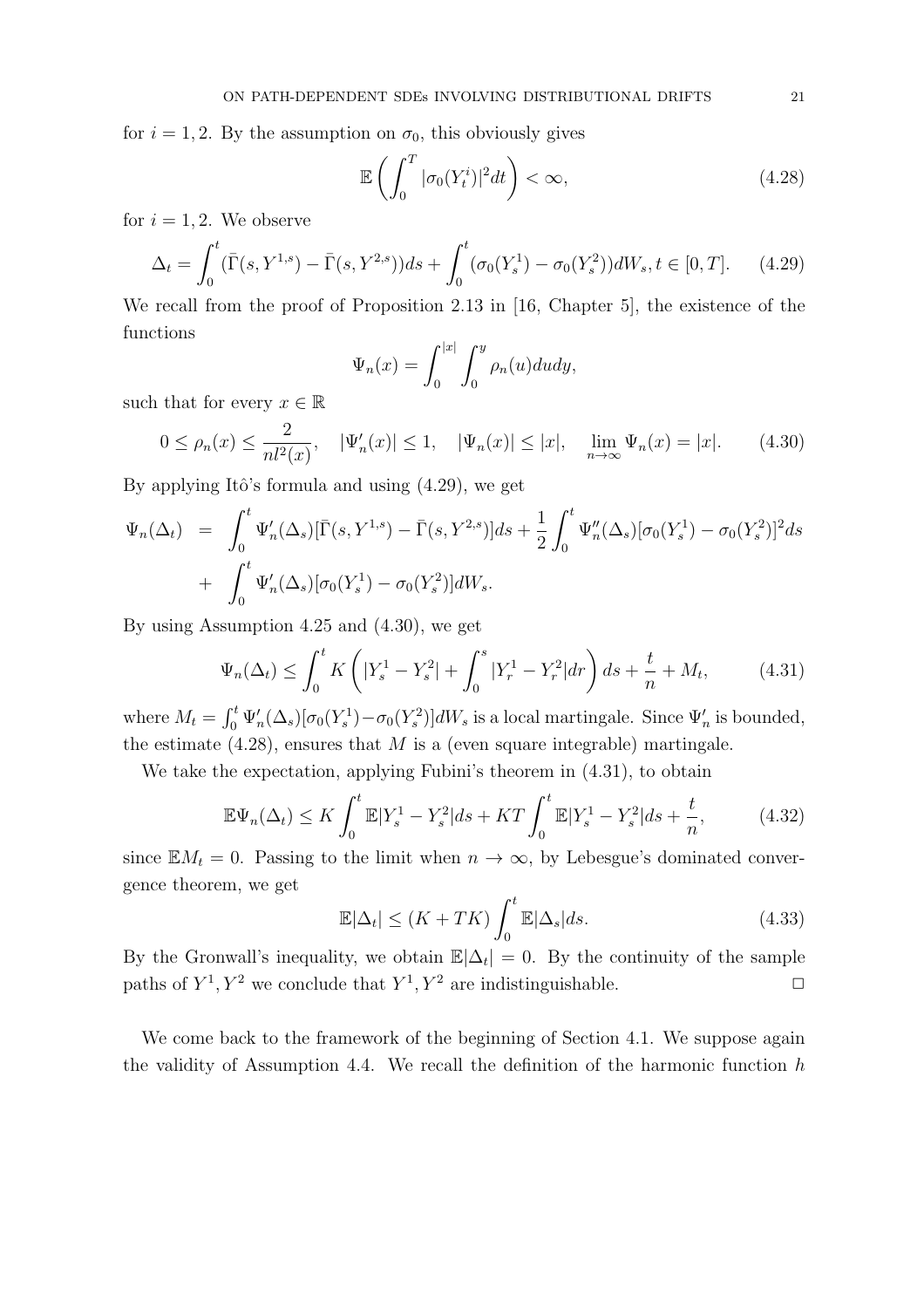defined by  $h(0) = 0, h'(x) = e^{-\Sigma}$ , see (4.4). We recall the notation  $\sigma_0 = (\sigma h') \circ h^{-1}$ . We define

$$
\bar{\Gamma}(s,\eta) := h'(h^{-1}(\eta(s)))\Gamma(s,h^{-1}(\eta^s)), \quad s \in [0,T], \eta \in C([0,T]).
$$
\n(4.34)

Corollary 4.29. Suppose that Assumptions 4.4 and 4.25 (related to  $\overline{\Gamma}$  introduced in (4.34)) are fulfilled. Then, uniqueness holds for the martingale problem related to (3.3) with respect to  $\mathcal{D}_L$ .

**Proof.** It follows by using Assumptions 4.4 and 4.25 on  $\overline{\Gamma}$  and applying Proposition 4.27 and Proposition 4.12.  $\Box$ 

**Theorem 4.30.** Suppose that Assumptions 4.4 and 4.25 (related to  $\overline{\Gamma}$  introduced in (4.34)) and one of two hypotheses below are in force.

- (1)  $\tilde{\Gamma}$  defined in (4.14) is bounded.
- (2)  $\sigma_0$  is bounded and uniformly elliptic.

Then, strong existence and pathwise uniqueness hold for the SDE with dynamics (4.10).

## Proof.

By Proposition 4.27, pathwise uniqueness holds. Indeed, taking into account the expression of  $(4.34)$ , the equation  $(4.10)$  is a particular case of  $(4.26)$ .

In order to prove existence, we will apply Theorem 4.23. For this purpose, we need to verify that either Hypothesis (1) or (2) of that theorem hold. Hypothesis (1) in the above statement coincides with Hypothesis (1) in Theorem 4.23. Suppose the validity of (2) in the above statement and we check that Assumption 4.16 holds true. By (4.14) and the definition of  $\bar{\Gamma}$  in (4.34), we obtain

$$
\sigma_0(\eta(s))\tilde{\Gamma}(s,(h^{-1}\circ\eta)) = \bar{\Gamma}(s,\eta). \tag{4.35}
$$

The fact that  $\frac{1}{1}$  $\frac{1}{\sigma_0}$  is bounded jointly with (3) in Assumption 4.25 yield the existence of a constant  $K_1 > 0$  such that

$$
|\tilde{\Gamma}(s,(h^{-1}\circ \eta))| \le K_1(|\eta(s)| + \int_0^s |\eta(r)| dr + |\bar{\Gamma}(s,0)|.
$$

By (4) in Assumption 4.25 and the simple estimate

$$
\int_0^s |\gamma(r)| dr \le s \sup_{r \in [0,s]} |\gamma(r)|,
$$

allow us to conclude Assumption 4.16 holds.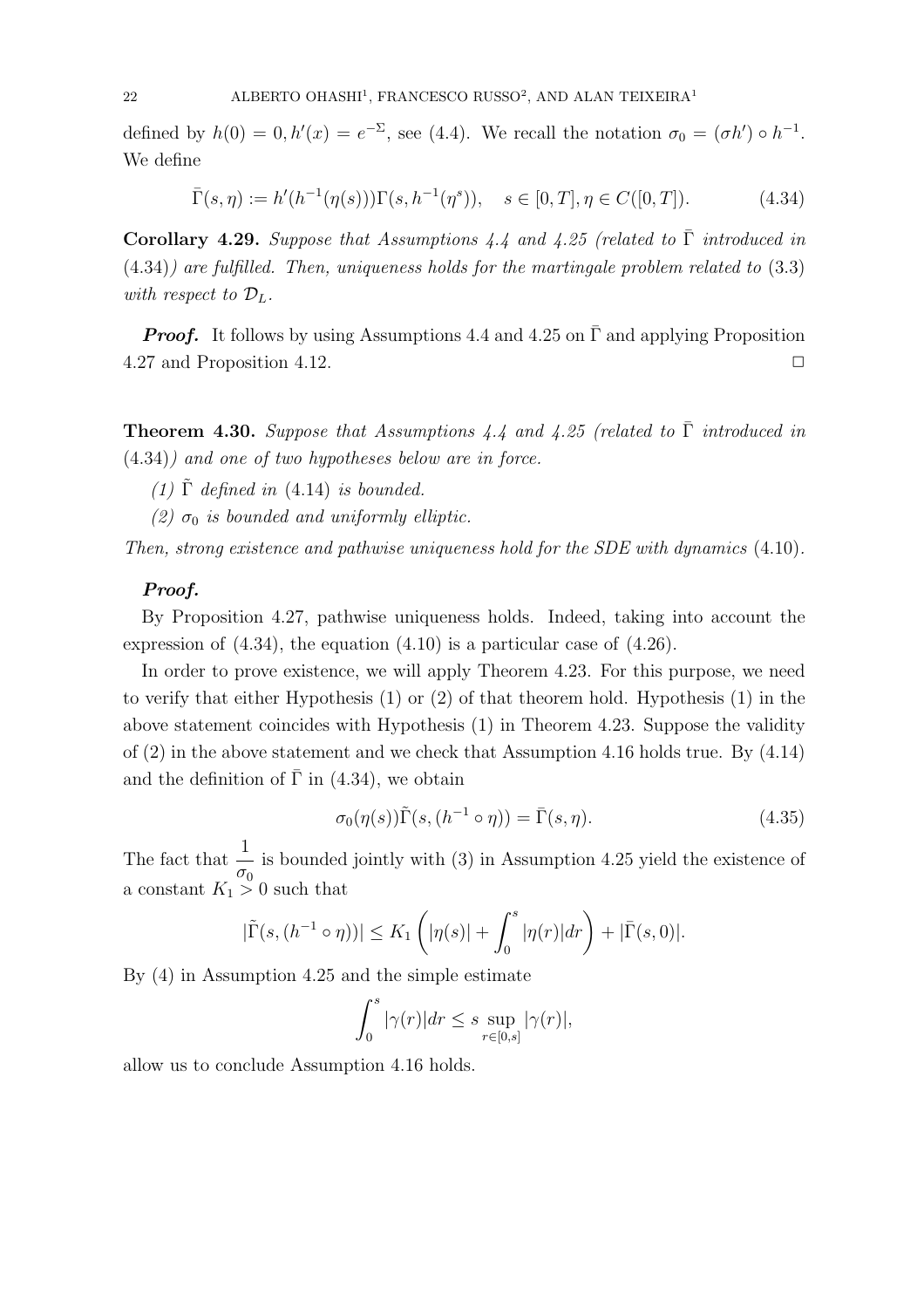By Theorem 4.23, existence holds for the martingale problem related to (3.3) with respect to  $\mathcal{D}_L$  and by Proposition 4.12 (1), we have that (4.10) has a solution. At this point, we can apply Yamada-Watanabe theorem to guarantee that the solution is actually strong. We remark that the Yamada-Watanabe theorem (in the path-dependent case) proof is the same as the one in the Markovian case, which is for instance stated in Proposition 3.20 [16, Chapter 5].  $\Box$ 

As a consequence of Proposition 4.12 and Theorem 4.30, we obtain the following result.

Corollary 4.31. Under the same assumptions as in Theorem 4.30, strong existence and pathwise uniqueness hold for the martingale problem related to (3.3), with respect to  $\mathcal{D}_L$ .

5. APPENDIX: DIFFERENT NOTIONS OF SOLUTIONS WHEN  $b'$  is a function

Let us suppose below that  $\sigma, b' : \mathbb{R} \to \mathbb{R}$  are locally bounded Borel functions and  $\Gamma$  as given in (1.2). As already mentioned, for simplicity we will only consider deterministic initial conditions  $x_0$ .

**Definition 5.1.** Let  $(\Omega, \mathcal{F}, \mathbb{P})$  be a probability space,  $(W_t)_{t>0}$  a Brownian motion and  $x_0 \in \mathbb{R}$ . A solution X of  $E(\sigma, b', \Gamma; x_0)$  (depending on the probability space  $(\Omega, \mathcal{F}, \mathbb{P})$ and the Brownian motion W) is an  $\mathfrak{F}^W$ -progressively measurable process fulfilling (3.1), with  $\xi = x_0$  a.s.

Definition 5.2. (Strong existence). We say that strong existence holds for equation  $E(\sigma, b', \Gamma)$  if for any probability space  $(\Omega, \mathcal{F}, \mathbb{P})$  carrying a Brownian motion  $(W_t)_{t\geq0}$  and  $x_0 \in \mathbb{R}$ , there exists a process  $(X_t)_{t\geq0}$  which is a solution to  $E(\sigma, b', \Gamma; x_0)$ .

Definition 5.3. (Pathwise uniqueness). We say that pathwise uniqueness holds for equation  $E(\sigma, b', \Gamma)$  if the following property is fulfilled for every  $x_0 \in \mathbb{R}$ . Let  $(\Omega, \mathcal{F}, \mathbb{P})$ be a probability space carrying a Brownian motion  $(W_t)_{t>0}$ . If two processes X, X are two solutions to  $E(\sigma, b', \Gamma; x_0)$ , then X and  $\tilde{X}$  are indistinguishable.

**Definition 5.4.** (Existence in law). Let  $x_0 \in \mathbb{R}$ . We say that existence in law holds for  $E(\sigma, b', \Gamma; x_0)$  if there exists a probability space  $(\Omega, \mathcal{F}, \mathbb{P})$  carrying a Brownian motion  $(W_t)_{t\geq0}$  and a process  $(X_t)_{t\geq0}$  such that  $(X,\mathbb{P})$  is a solution of  $E(\sigma, b', \Gamma; x_0)$ , see Definition 5.1.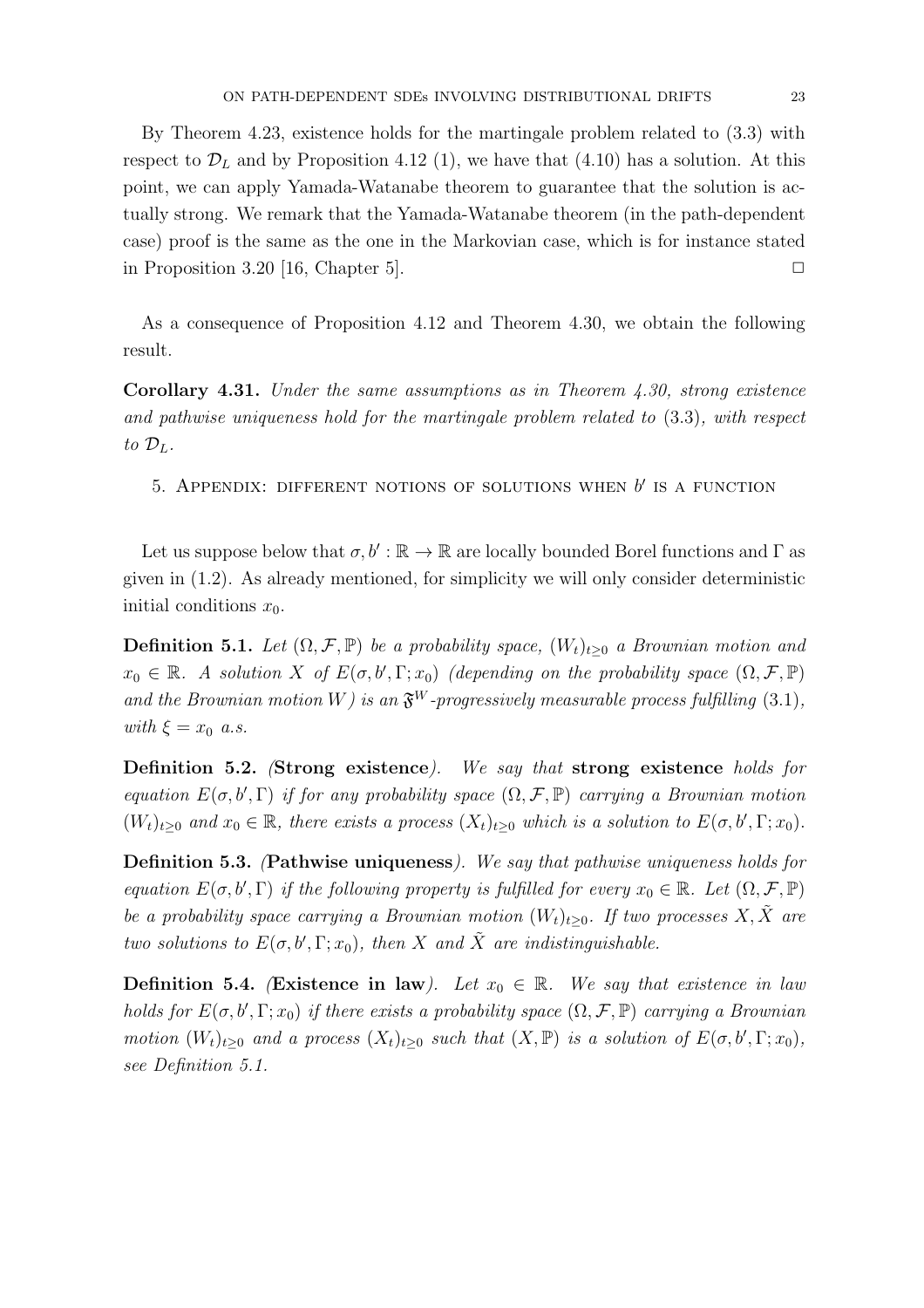We say that existence in law holds for  $E(\sigma, b', \Gamma)$  if existence in law holds for  $E(\sigma, b', \Gamma; x_0)$ , for every  $x_0 \in \mathbb{R}$ .

Definition 5.5. (Uniqueness in law). Let  $x_0 \in \mathbb{R}$ . We say that uniqueness in **law** holds for  $E(\sigma, b', \Gamma; x_0)$  if we have the following. Suppose we have a probability space  $(\Omega, \mathcal{F}, \mathbb{P})$  (respectively  $(\tilde{\Omega}, \tilde{\mathcal{F}}, \tilde{\mathbb{P}})$ ) carrying a Brownian motion  $(W_t)_{t\geq 0}$  (respectively  $(\tilde{W}_t)_{t\geq0}$ ). We suppose that a process  $(X_t)_{t\geq0}$  (resp. a process  $(\tilde{X}_t)_{t\geq0}$ ) is a solution of  $E(\sigma, b', \Gamma; x_0)$ , such that both  $X_0 = x_0$ ,  $\mathbb P$  a.s. and  $\tilde{X}_0 = x_0$ ,  $\tilde{\mathbb P}$  a.s. Uniqueness in law means that X and  $\tilde{X}$  must have the same law as random elements taking values in  $C([0,T])$  or  $C(\mathbb{R}_+).$ 

We say that **uniqueness in law holds** for  $E(\sigma, b', \Gamma)$  if uniqueness in law holds for  $E(\sigma, b', \Gamma; x_0)$  for every  $x_0 \in \mathbb{R}$ .

ACKNOWLEDGMENTS. Thea authors are very grateful to both Referees for their very careful reading of the first submitted version and for their relevant comments which have allowed them to drastically improve the paper.

The research related to this paper was financially supported by the Regional Program MATH-AmSud 2018 grant 88887.197425/2018-00. A.O. acknowledges the financial support of CNPq Bolsa de Produtividade de Pesquisa grant 303443/2018-9.

### **REFERENCES**

- [1] R. F. Bass and Z.-Q. Chen. Stochastic differential equations for Dirichlet processes. Probab. Theory Related Fields, 121(3):422–446, 2001.
- [2] R. F. Bass and Z.-Q. Chen. Brownian motion with singular drift. Ann. Probab., 31(2):791–817, 2003.
- [3] S. Blei and H. J. Engelbert. One-dimensional stochastic differential equations with generalized and singular drift. Stochastic Process. Appl., 123(12):4337–4372, 2013.
- [4] Th. Brox. A one-dimensional diffusion process in a Wiener medium. Ann. Probab, 14(4):1206– 1218, 1986.
- [5] G. Cannizzaro and K. Chouk. Multidimensional SDEs with singular drift and universal construction of the polymer measure with white noise potential. Ann. Probab., 46(3):1710–1763, 05 2018.
- [6] R. A. Castrequini and F. Russo. Path dependent equations driven by Hölder processes. Stoch. Anal. Appl., 37(3):480–498, 2019.
- [7] F. Delarue and R. Diel. Rough paths and 1d SDE with a time dependent distributional drift: application to polymers. volume 165, pages 1–63, 2016.
- [8] D. Dereudre and S. Roelly. Path-dependent infinite-dimensional SDE with non-regular drift: An existence result. Ann. Inst. H. Poincaré Probab. Statist.,  $53(2):641-657$ ,  $2017$ .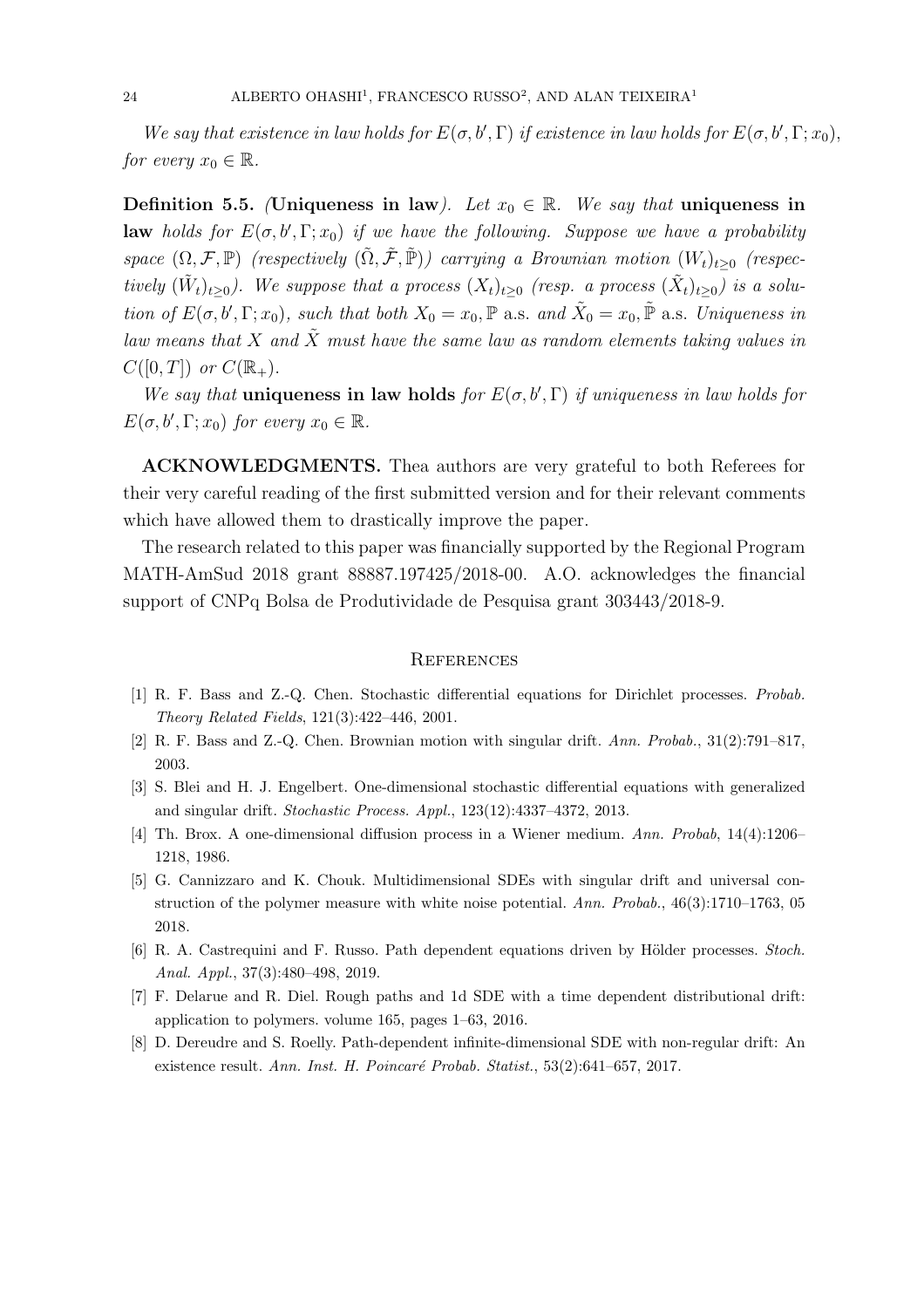- [9] H.-J. Engelbert and W. Schmidt. On one-dimensional stochastic differential equations with generalized drift. In Stochastic differential systems (Marseille-Luminy, 1984), volume 69 of Lecture Notes in Control and Inform. Sci., pages 143–155. Springer, Berlin, 1985.
- [10] H.-J. Engelbert and J. Wolf. Strong Markov local Dirichlet processes and stochastic differential equations. Teor. Veroyatnost. i Primenen., 43(2):331–348, 1998.
- [11] F. Flandoli, E. Issoglio, and F. Russo. Multidimensional SDEs with distributional coefficients. Trans. Am. Math. Soc., 369:1665–1688, 2017.
- [12] F. Flandoli, F. Russo, and J. Wolf. Some SDEs with distributional drift. I. General calculus. Osaka J. Math., 40(2):493–542, 2003.
- [13] F. Flandoli, F. Russo, and J. Wolf. Some SDEs with distributional drift. II. Lyons-Zheng structure, Itô's formula and semimartingale characterization. Random Oper. Stochastic Equations, 12(2):145–184, 2004.
- [14] N. Frikha and L. Li. Weak uniqueness and density estimates for SDEs with coefficients depending on some path-functionals. ArXiv preprint: 1707.01295, 2019.
- [15] Y. Hu, Z. Shi, and M. Yor. Rates of convergences of diffusions with driftted Brownian potentials. Trans. Amer. Math. Soc, 351(10):3915–3934, 1999.
- [16] I. Karatzas and S. E. Shreve. Brownian motion and stochastic calculus, volume 113 of Graduate Texts in Mathematics. Springer-Verlag, New York, second edition, 1991.
- [17] S-E. A. Mohammed. Stochastic functional differential equations, volume 99. Pitman Advanced Publishing Program, 1984.
- [18] A. Ohashi, F. Russo, and A. Teixeira. SDEs for Bessel processes in low dimension and pathdependent extensions. 2020. Preprint.
- [19] N. I. Portenko. Generalized diffusion processes, volume 83 of Translations of Mathematical Monographs. American Mathematical Society, Providence, RI, 1990. Translated from the Russian by H. H. McFaden.
- [20] L.C.G Rogers and D. Williams. Diffusions, Markov processes, and Martingales. Cambridge University Press, 2000.
- [21] F. Russo and G. Trutnau. About a construction and some analysis of time inhomogeneous diffusions on monotonely moving domains. J. Funct. Anal., 221(1):37–82, 2005.
- [22] F. Russo and G. Trutnau. Some parabolic PDEs whose drift is an irregular random noise in space. Ann. Probab., 35(6):2213–2262, 2007.
- [23] F. Russo and P. Vallois. The generalized covariation process and Itô formula. Stochastic Process. Appl., 59(1):81–104, 1995.
- [24] M. Scheutzow. Stochastic delay equations. Lecture Notes, CIMPA School, 2018.
- [25] P. Seignourel. Discrete schemes for processes in random media. Probab. Theory Related Fields, 118(3):293–322, 2000.
- [26] D. W. Stroock and S. R. S. Varadhan. Multidimensional diffusion processes. Classics in Mathematics. Springer-Verlag, Berlin, 2006. Reprint of the 1997 edition.
- [27] A. K. Zvonkin. A transformation of the phase space of a diffusion process that will remove the drift. Mat. Sb. (N.S.), 93(135):129–149, 152, 1974.